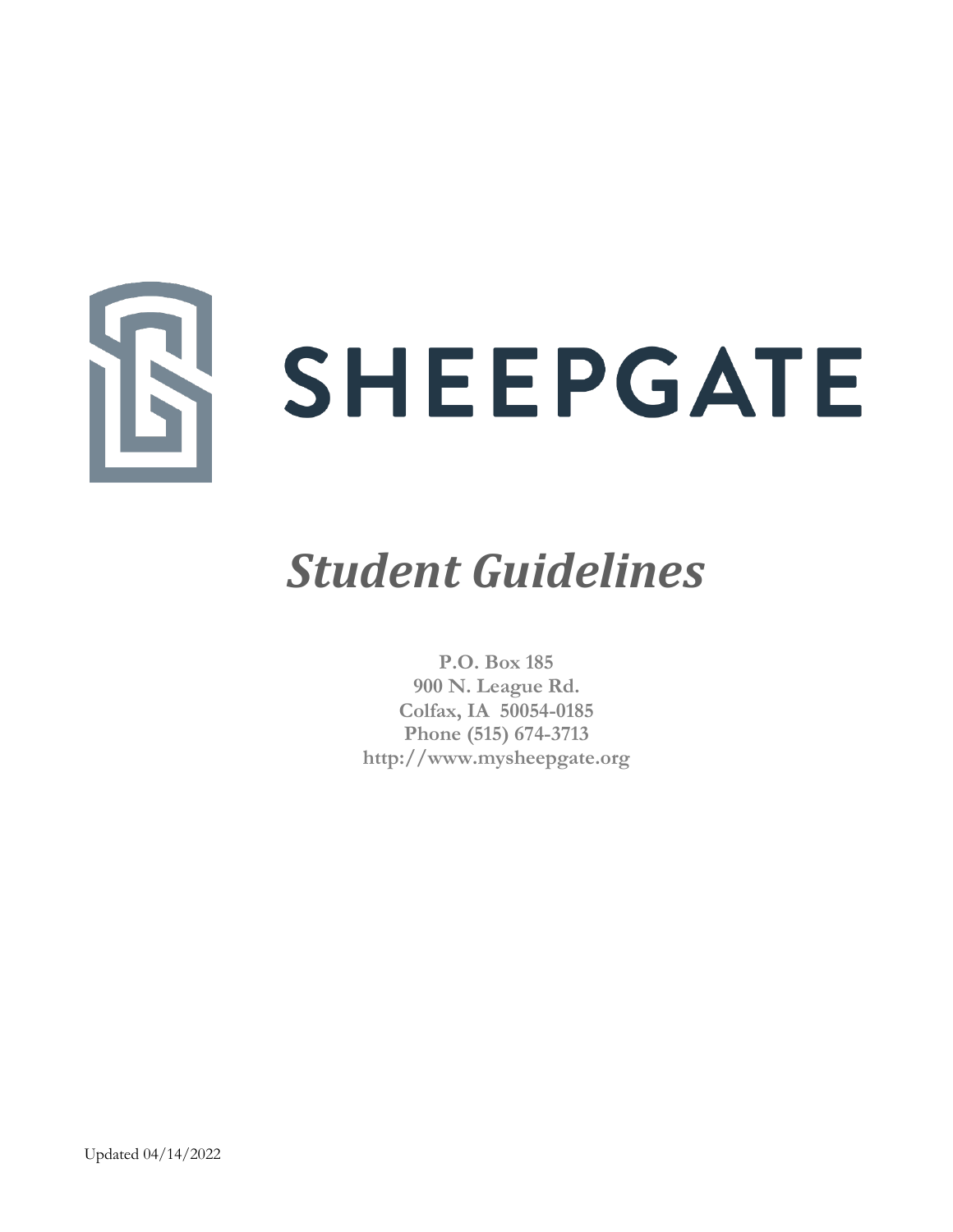# **TABLE OF CONTENTS**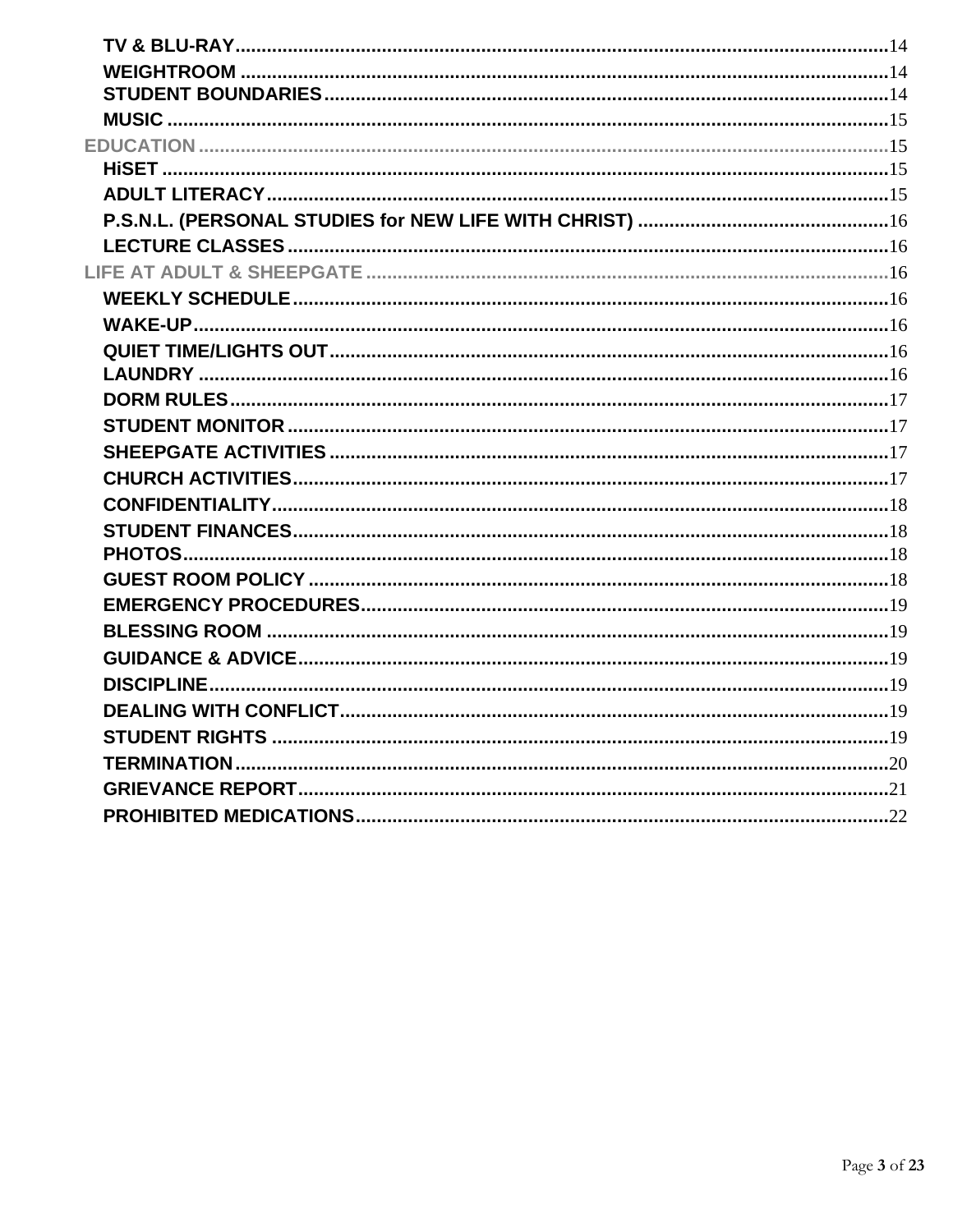# <span id="page-3-0"></span>**INTRODUCTION AND PURPOSE**

The purpose of Sheepgate, a division of Adult and Teen Challenge of the Midlands, is to reach and train men ages 18 and over who have life-controlling problems. Adult & Teen Challenge has a proven track record of unprecedented success for over forty years. This success is due to one thing: the power of Jesus Christ to completely deliver.

In light of that, the one essential for every student entering the program is a willingness to allow the Lord to work in his life through the ministry of the Sheepgate staff.

The following pages contain guidelines that have been developed in order to maximize the discipleship process. The guidelines are strict. They are not intended to make you miserable—they are designed for your protection and growth. They assist staff personnel in maintaining an orderly environment in which 60 adults can live harmoniously. Without these guidelines, chaos reigns. With them, a structured environment is maintained in which everyone can growtogether.

It is important to note that once you are accepted, you enter with the understanding that you plan to complete the entire program, which is a minimum of 12 months in length. If this is what you want, then Sheepgate is for you!

#### <span id="page-3-1"></span>**DISCIPLESHIP STRUCTURE**

#### ✓ **Induction Phase**

[Thi](#page-16-4)s phase lasts approximately five months.

▪ The first two weeks of the program are the "adjustment period." During this time, you are not eligible for phone, letter or visiting privileges. However, you may place one five-minute call to immediate family, your pastor, an approved male Christian friend, or legal authorities within your first 24 hours. Following the adjustment period, you are eligible for phone, letter, and visit privileges as outlined inthese guidelines.

#### ✓ **Training Phase**

This consists of two months of added responsibilities and more intense training.

#### ✓ **Re-Entry Phase**

This phase is at least five months long and takes place in our Omaha, Nebraska facility. During this phase, you will obtain fulltime employment, maintain a personal budget, become involved in a local church, and serve others.

#### ✓ **Completion**

Successful completion of the residential program is recognized during a Completion Service in which family and friends join us to celebrate your accomplishment!

#### ✓ **Graduation**

Graduation is held annually in June. To be eligible for graduation, you must:

- Have completed the program at least 12 months prior.
- Maintain a good relationship with a local church.
- Maintain monthly contact with Sheepgate staff personnel.
- Receive positive evaluations from your Pastor and/or accountability partner.
- Demonstrate ongoing spiritual growth.

| <b>Program Timeline</b> |           |       |          |                 |  |  |  |
|-------------------------|-----------|-------|----------|-----------------|--|--|--|
| Phase                   | Induction | 7-Day | Training | <b>Re-Entry</b> |  |  |  |
| Length                  | 5 months  | Pass  | 2 months | 5 months        |  |  |  |

#### <span id="page-3-2"></span>**PROMOTIONS**

Our desire isto see your relationship with God grow strong—not just get you through a program. In light of that, the above timeline is a guide, but is not the final basis upon which you will be promoted to the next phase. You'll be evaluated regularly with regard to **commitment**, **cooperation**, **sincerity** and **yielding** to the Lord. These evaluations will be used in determining when you are promoted. Remember that Sheepgate is a *minimum* of 12 months in length.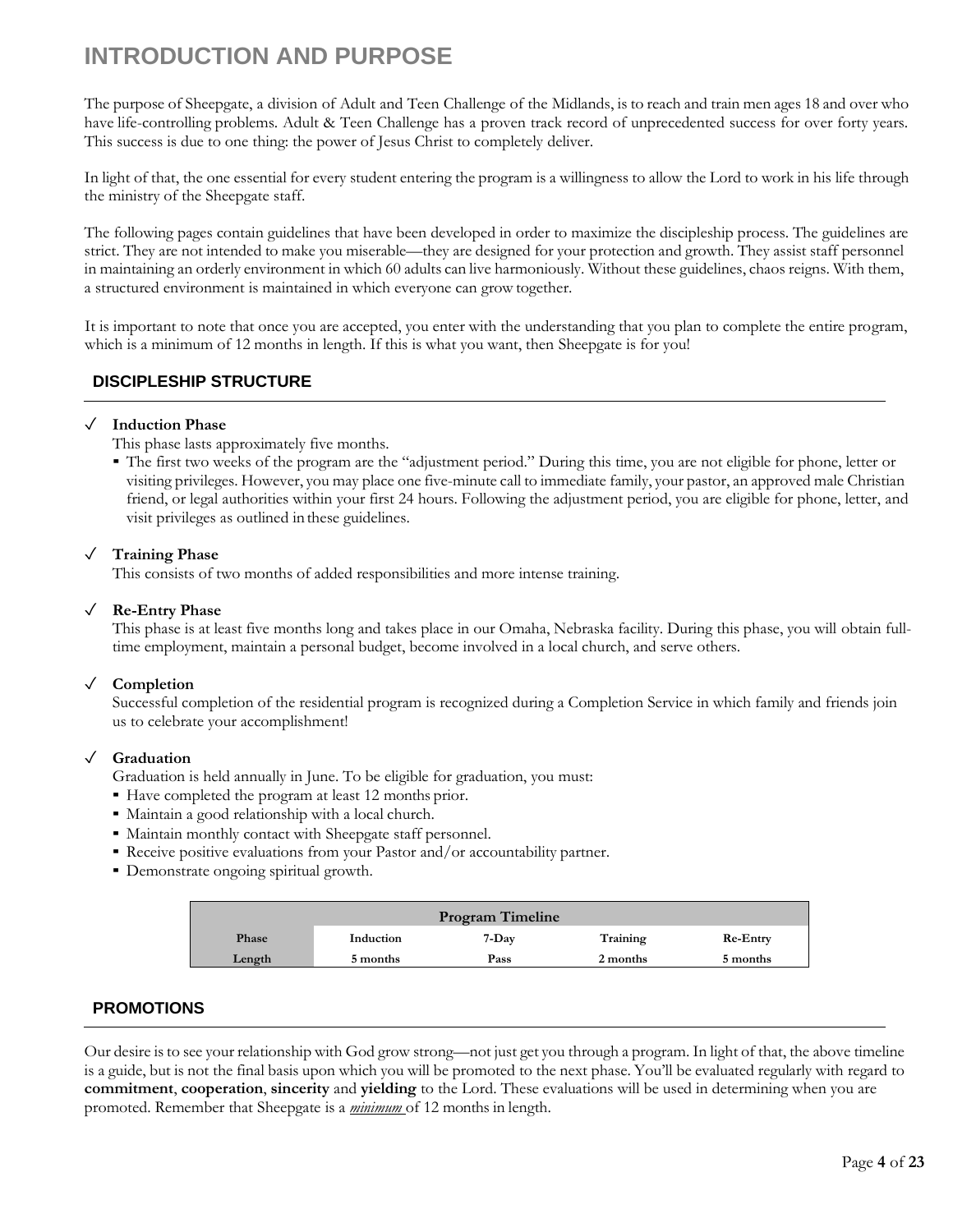# <span id="page-4-0"></span>**GENERAL GUIDELINES**

#### <span id="page-4-1"></span>**INDUCTION INTO SHEEPGATE**

- Letters of acceptance into Sheepgate are void 30 days after the date of that letter.
- There is a non-refundable \$20 application fee due with every application submitted.
- You must have a valid driver's license (or state issued photo ID) to enter Sheepgate.
- You must have a Social Security card, or have applied for one to enter Sheepgate. If you don't have a card, you must provide proof that it has been applied for.
- You must have a physical exam, which has been completed within one month prior to your entry date. This includes blood work showing HIV and Hepatitis status, proof of Tetanus, and documentation of skin disorders. This is required prior to entering Sheepgate.
- Before entering Sheepgate, you must provide one of the following: 1) all test results, or 2) proof that the physical has been completed, and results are being sent to Sheepgate. Adequate proof consists of a signed doctor's statement submitted on prescription pad or letterhead.
- Your hair must be off the collar and no longer than the middle of the ear before entering Sheepgate.
- There is a non-refundable \$750 entry fee due upon entrance in the Sheepgate program. This fee is non-refundable regardless of drop-out or dismissal. Debit/Credit Card, Cashier's Check, or Money Order payable to Sheepgate are acceptable forms of payment. No personal checks.
- You must provide proof of having earned a high school diploma or GED/HiSET. If you have not earned one of these, or cannot provide proof, there is an additional \$150 fee for HiSET classes.
- Students entering the program will apply for food stamp subsidy while housed at Sheepgate. Participation is contingent on the student's eligibility with the state. Assigned staff will coordinate this when you arrive, and unused food stamp cards will be returned to you when you leave the program.
- Everyone entering the program will undergo a complete search of person and possessions in order to eliminate any forbidden items. We also reserve the right to check your person or possessions or require you to submit to a urine analysis at any time.
- You will be required to submit to a drug-screen on induction day. We are not equipped to care for those in the withdrawal process and if necessary, can refer you to an appropriate facility. If the drug-screen returns positive, you will be asked to return in one week. If you have a prescription for psychotropic medication, you will test positive. However, a note of transition from your physician will confirm to us that this is acceptable. If you do not have a transition note, you will not be accepted until this is acquired. There will be a \$5 charge for each failed drug-screen. Speak to our Admissions Coordinator aboutthis.
- Money brought with you will be kept in our safe, under your name. The remaining balance, if any, will be returned when you leave Sheepgate.
- Sheepgate conducts an annual fund-raising event in which all students participate. We provide necessary guidelines, training, and resources for this event, and will present more details as the event draws near.

#### <span id="page-4-2"></span>**NECESSARY ITEMS**

- You will have 30" of hanging space (hangers are provided) and two storage containers (35"x17"x5") for yourclothing.
- Dress, casual, and work clothing. Please refer to the Dress Code section for specific clothing items needed as well as those not permitted.
- Do not bring more than you will need! Anything that will not fit in these spaces will be shipped back at your expense. We do not have storage space for excess clothing and personal items and will not be responsible for items left after termination.
- You will need paper, writing materials, envelopes and stamps. Bibles are provided if you don't have one.
- Basic hygiene products (deodorant, soap, shampoo, etc.) which will fit in a shaving kit (12"x6"x5") provided by Sheepgate. Extra hygiene products may be stored in the storage containers under your bunk as long as it is kept neat and orderly.
- Shower shoes.
- Personal handheld CD players with headphones are permitted but cannot include a built-in radio. iPods and mp3 players are not allowed.

#### <span id="page-4-3"></span>**FORBIDDEN ITEMS & ACTIONS**

Sheepgate is a Christian discipleship program—it is not a treatment program or rehab facility. We utilize biblical principles to identify and deal with root issues leading to sin. In light of that, anything that might contradict biblical truth is not permitted. This includes personal clothing items, music, pictures and keepsakes, as well as relationships and contact with certain people who might be a detriment to your walk with the Lord.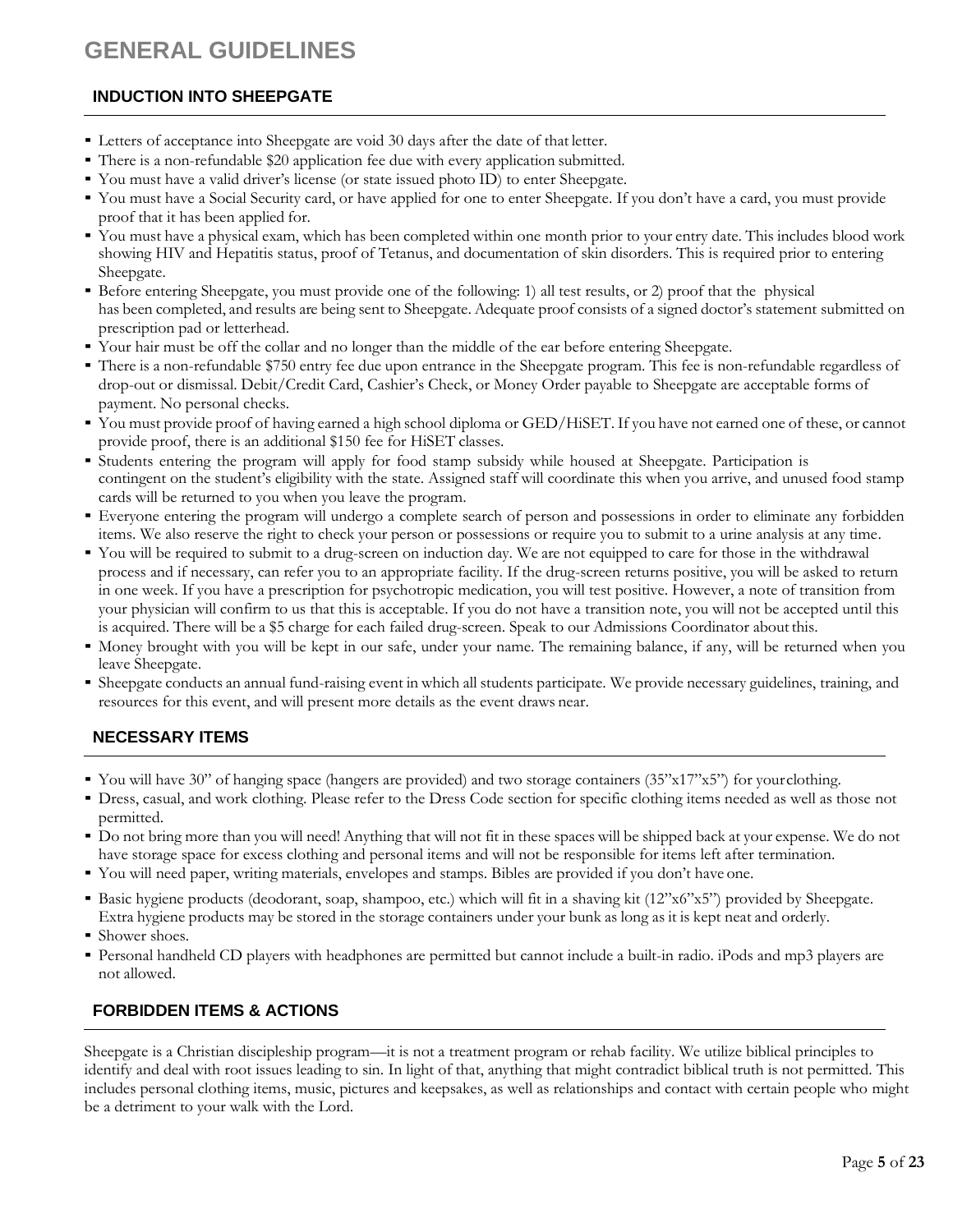It's been said, "If you always do what you've always done, you'll always get what you've always gotten." Our intention is not to control your life, but to establish an environment where you can make a break with things that have held you back and begin to live your new Life in Christ. In light of that, listed below are some of the forbidden items and actions.

The following actions are forbidden:

- Leaving Sheepgate property unless accompanied by staff.
- **Back-talk or arguing with staff.**
- Physical or verbal abuse of anyone.
- Possessing, and/or playing secular music.
- Name-calling.
- Grumbling or complaining of any kind.
- Stealing.
- Touching children of staff, students, or visitors.
- Abusing or damaging Sheepgate property.
- Giving, trading, or buying items for or from staff.
- Moving furniture or other items in the building without permission from staff.
- Relationships with the opposite sex outside of spouse and family.

The following items are forbidden:

- CD's or audio tapes.
- Cell phones.
- Musical instruments.
- Books other than the Bible and/or personal journal.
- Magazines or newspapers.

\*If you have any of these items at intake or at any other time during the program they will be confiscated and will not be returned to you.

The following behaviors are grounds for immediate dismissal:

- Lying or deceit of any kind.
- **Assaulting staff or students.**
- Encouraging other students to drop out.
- Talking to other students about suicide or attempting suicide.
- **Leaving the property unless accompanied by staff.**

### <span id="page-5-0"></span>**FEES**

Students will need money on account for travel, education and miscellaneous expenses. Fees are handled differently than contributions. Contributions are optional gifts given to Sheepgate to be used for general operations or specific capital projects. Contributions are not committed to the care of a particular student or his needs, therefore, the donor will receive a tax-deductible receipt for their gift.

Fees are specific, required expenses which are applied toward a particular student's needs. Because fees are involuntary, payees are not eligible for tax-deductible receipts for payment.

#### <span id="page-5-1"></span>**TRANSPORTATION**

When you need Sheepgate to provide transportation to personal appointments, money will be withdrawn from your account.

- The mileage rate is based on the current year IRS reimbursement figure.
- Charges are per-student, regardless of how many are transported at one time.
- Mileage is based on MapQuest routes from 900 N. League Rd., Colfax, IA; drivers may or may not drive that route.
- Miles are rounded up or down.
- Signatures on your account register will document the withdrawal date, amount, and reason for the transaction.
- The driver will complete a carbon receipt following each trip. A copy will be provided to you for your records.
- If family or others handle transportation, you may be subject to drug, alcohol and nicotine testing upon return. There will be a \$10 charge for this testing.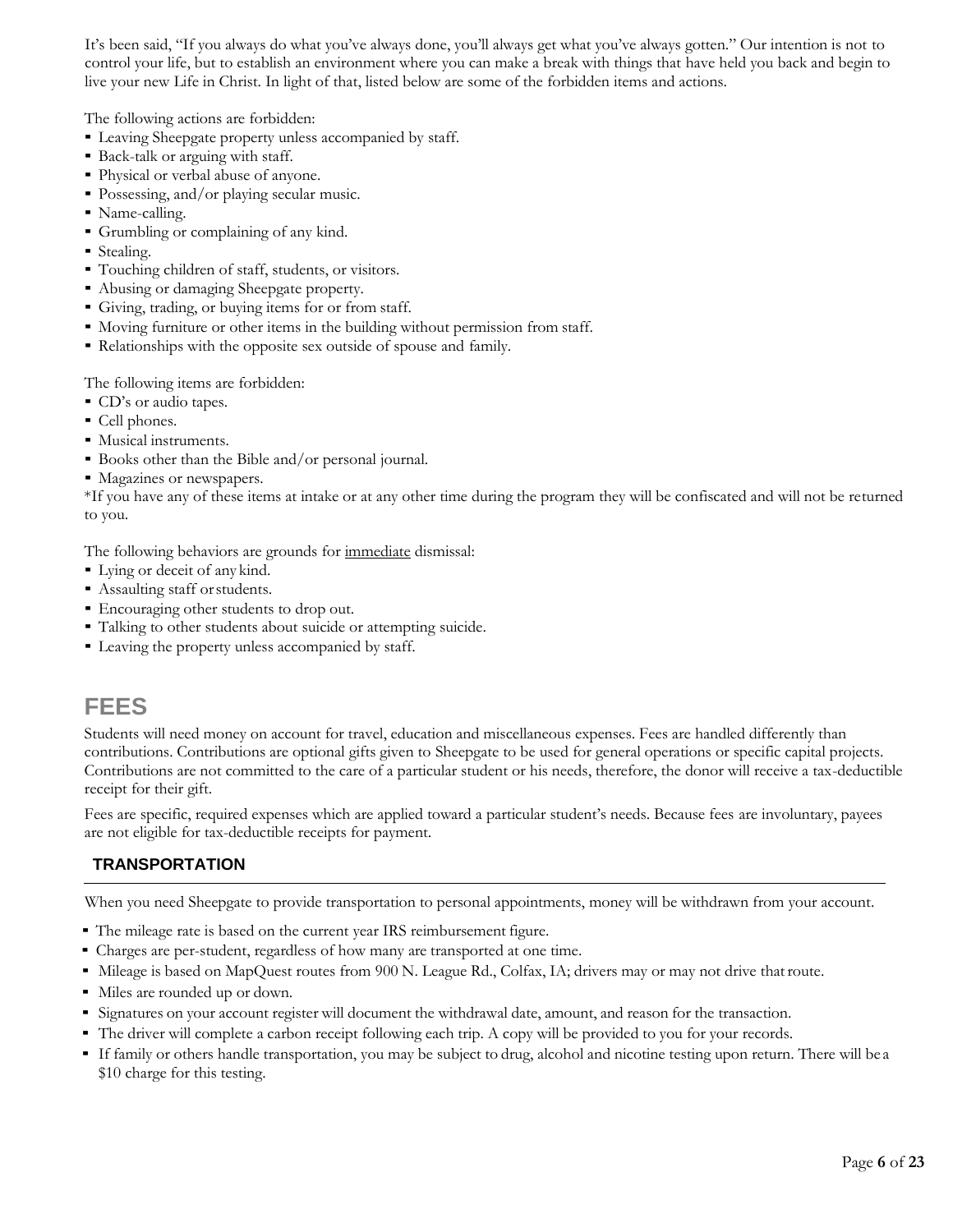The chart below lists typical destinations and round-trip mileage.

| <b>Typical Destinations</b>                | <b>Round Trip</b><br>Mileage | <b>Sample Cost</b><br>(.55/mile) |
|--------------------------------------------|------------------------------|----------------------------------|
| Mercy One Hospital, Newton                 | 25.00                        | \$13.75                          |
| Primary Health (E. 14th St. Des Moines     | 53.00                        | \$29.15                          |
| State Probation Office (10th & Washington) | 54.00                        | \$29.70                          |
| Des Moines International Airport           | 62.00                        | \$34.10                          |
| University Hospital, Iowa City             | 181.00                       | \$99.55                          |

#### <span id="page-6-0"></span>**EDUCATION**

<span id="page-6-1"></span>▪ There is a \$150 fee for HiSET classes.

#### **MISC. FEES**

▪ You will be responsible for payment of damage to Sheepgate property or property owned byothers.

# <span id="page-6-2"></span>**HEALTH, HYGIENE & APPEARANCE**

#### <span id="page-6-3"></span>**HEALTHCARE PRECAUTIONS**

- Students with coughs and colds are not permitted in the kitchen.
- You are required to wear rubber gloves when cleaning bathrooms. Food Service gloves are required when working in the kitchen.
- You are required to shower daily. Showers may be taken only at pre-arranged shower times. Sheepgate provides a laundered towel for each shower you take.
- You may not walk around in bare feet at any time.
- Sheepgate provides a new pillow for you upon program entry.
- Each bunk is fitted with a mattress pad, plastic liner, and bedspread. The liner is disinfected once the bunk has been vacated, and sheets, and pads are laundered weekly.
- You also have a laundry basket assigned to you. This is disinfected weekly at your scheduled laundry time.
- You are not to use otherstudent's personal hygiene productsincluding soap, deodorant, hair gel, combs, razors, clippers, tweezers, etc.
- Staff personnel have access to phone numbers to summon medical aid and treatment in the case of a serious emergency.
- You will be given the opportunity to enroll in a major medical healthcare policy upon program entry. This is to offset the costs of medical expenses should you be injured or become seriously ill during the lifetime of the policy. You may accept or decline this coverage, in writing. You will be responsible for all policy premiums if you choose to accept this coverage.

#### **HIV+ POLICY (and other blood borne diseases)**

Sheepgate does not discriminate against those who are HIV positive in our admissions procedures. Because a large number of intravenous drug users have been infected by the HIV virus and other disorders, at any given time there may be one or more students enrolled that are HIV positive, or infected with other diseases. This center does not require students who are HIV positive to notify other students of their HIV status.

Sheepgate is not a medical care facility and is unable to provide medical supervision. Therefore, all students desiring entrance into Sheepgate must be in good health and able to participate in all activities. If your health deteriorates to the point where you are no longer able to participate in the daily activities or your medical condition requires supervision, you will withdraw yourself from Sheepgate.

All students will be required to pay for any medical services **at the time of treatment.**

#### <span id="page-6-4"></span>**SICKNESS, DENTAL & MEDICAL CARE**

- It is your responsibility to notify staff personnel when you are sick.
- It is the responsibility of staff personnel to determine appropriate treatment by:
	- ✓ Taking your temperature.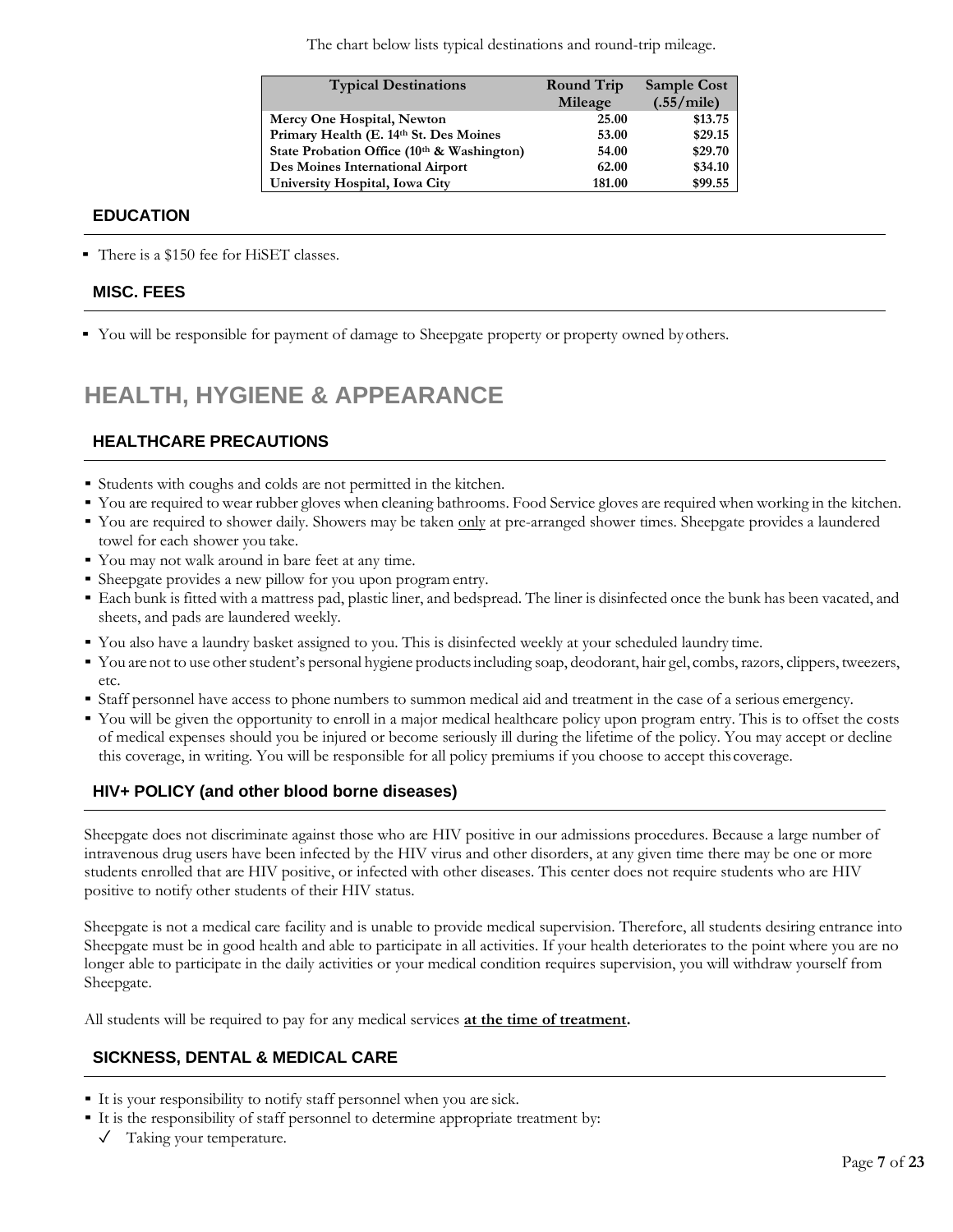- ✓ Making a visual examination for credible signs of illness.
- ✓ Consulting a physician if necessary.
- If you need a doctor, see the Program Coordinator. They will arrange all healthcare appointments for you—you are not to schedule these on your own.
- If you have pre-arranged appointments prior to entering Sheepgate, tell the Admissions Coordinator, so we can make appropriate arrangements.
- Unless you're extremely sick, for example, vomiting or severe diarrhea, you will be expected to be showered and dressed every day. If you are still too sick to take part in the day's activities, you may return to bed with prior approval from staff on duty.
- When you are sick, you will remain on the dorm floor all day, except to use the restroom. Meals (consisting of broth and crackers) will be brought to you.
- You are not to visit with other students.
- You may not lay hands on other students or staff personnel unless you have permission from them.
- Notify staff personnel immediately in the case of discharge (vomiting, bloody nose, bleeding cuts, etc.).

Our primary objective is to help people grow spiritually, which means we often minister to physical needs. However, in the process of ministering to hurting people, we don't want to leave health-care providers holding the bill. To accomplish both objectives, we observe the following guidelines:

#### **Before medical care is needed**

- As part of the interview process, applicants are advised to have a verifiable means of payment in the event medical or dental care is necessary. Absence of these means does not necessarily equal non-acceptance into the program, but brings awareness to a possible problem if care is needed.
- Applicants may be covered under a health-care plan carried by their parents, spouse, employer, or other persons. Information related to this should be copied and noted in the student file.
- Applicants are offered the option of enrolling in an individual health care plan as part of the post-admissions process.
- Once in the program, you'll be asked how you might pay for healthcare if necessary.

#### **Emergencies**

- In emergencies, call 911.
- Document everything pertaining to emergencies including date, time, and location of the emergency, witnesses, actions taken immediately following the emergency, etc.
- First-aid kits are located in all multiple-passenger vehicles (bus and 12-passenger vans). They're also in various locations throughout the building. In addition, staff on-duty has access to a Red Cross fanny pack with basic first-aid supplies.

#### **Non-Emergencies**

- We utilize free health-care providers where possible.
- If a free provider is not an option, and the student is covered by a health-care plan, Program Coordinator will set up an appointment.
- Appointments will be scheduled by the Program Coordinator outside of chapel and classroom time.
- Students are not allowed to schedule their own appointments or follow-ups.
- We will not schedule medical appointments if the student does not have a verifiable means of payment.
- For non-emergency appointments students are to put a request into the Program Coordinator. Approved family members will be responsible for transporting their student to medical appointments.
- If all options have been exhausted and the student must use Sheepgate staff for transport. The student will be liable for mileage reimbursement. Money will need to be in their account before transport takes place.
- To verify results the diagnosis and plan of treatment, male staff is to have personal contact with the physician or healthcare provider during or immediately following the appointment (prior to leaving the clinic).
- Staff should receive paperwork from the provider following the appointment (diagnosis, prognosis, prescriptions, andother papers).
- If sample medications are provided, they need to be accompanied by the physician's signed and dated prescription on a prescription pad or letterhead.
- If a prescription is advised, it must be written on the physician's a prescription pad.
- If the prescription is to be filled, advisors will accompany the student into the pharmacy for verification purposes.
- The filled prescription will be given to the advisor, who will get it entered into the med cabinet, and make sure appropriate paperwork is completed.
- <span id="page-7-0"></span>**• Refer to the Health, Hygiene, and Appearance section of the Student Guidelines for more information.**

#### **MEDICATIONS**

- When you need medication, you are responsible for asking staff personnel on duty at med-call.
- A detailed log of medications taken while enrolled in Sheepgate will be kept for each student.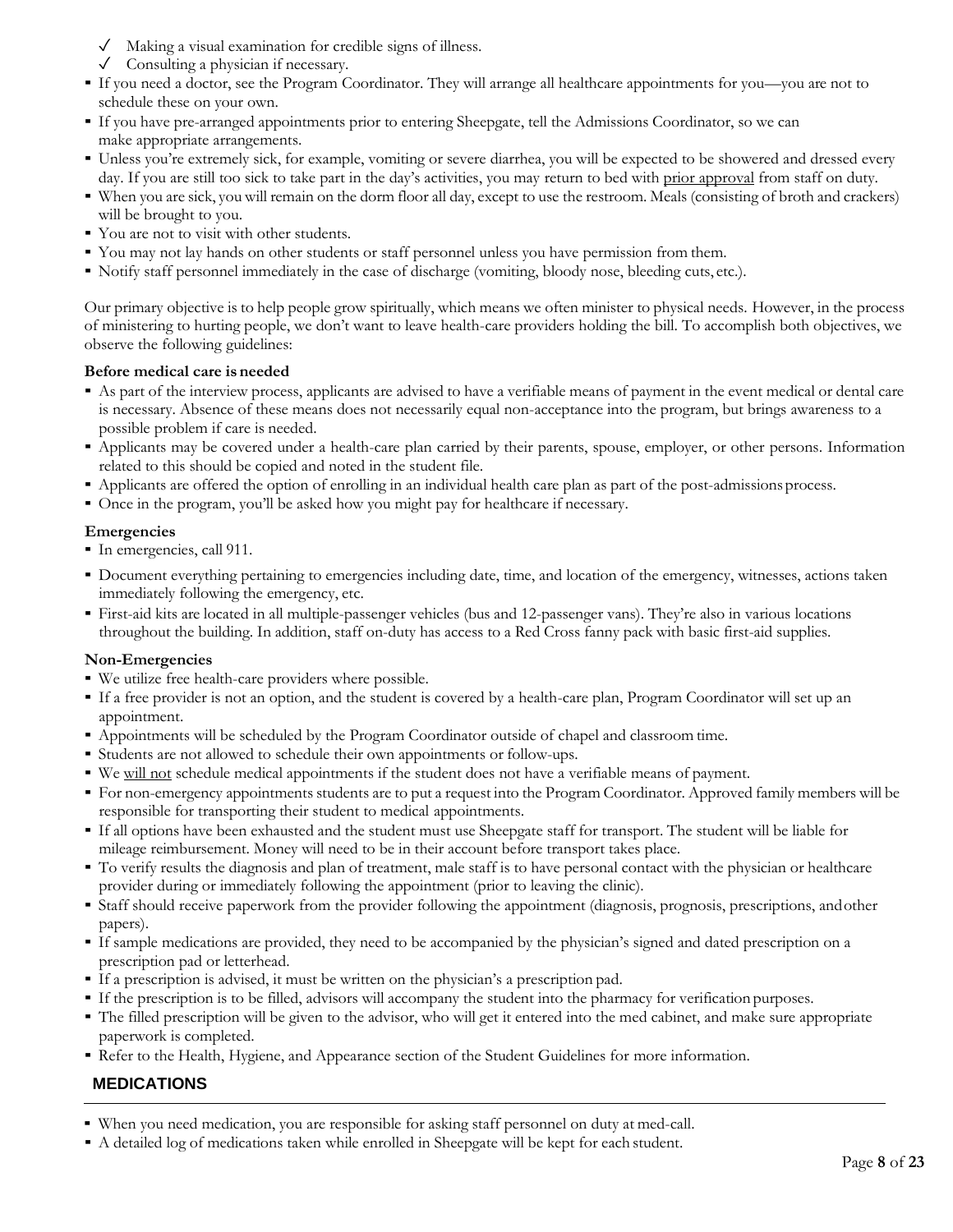- Staff personnel will have a current list of students requiring prescription medications in the medication room.
- Daily med-call is conducted at breakfast, lunch, supper, and bedtime. Saturday med-call times are 8:00am, 11:15am, 5:15pm, and 9:00pm. Special consideration will be made for prescription medications that must be taken at othertimes.
- Medications (prescription and over-the-counter) are to be taken according to label directions only. No extended use of over-thecounter medication that conflicts with the directions on the bottle will be allowed without first seeing a physician and receiving signed doctor's orders on prescription pad or letterhead.
- You are required to take and complete all prescriptions unless released by a medical doctor. This written release must be submitted to Sheepgate and will be kept in your file.
- All medications (prescription and over-the-counter) must be in their original containers with label directions and prescription information legible.
- Non-prescription creams and ointments may be stored in your hygiene bin on the dorm floor only.
- Medication samples must include signed doctor's orders on prescription pad or letterhead.
- Multiple medications must be stored in separate containers.
- Multi-vitamins, antacids, decongestants, etc. will be locked in the medication room and dispensed by staff personnel.
- You will not be allowed to take non-prescribed medication without approval from Student Affairs.
- You may not take energy producing or muscle enhancing products. See attached Prohibited Medications.
- All oral medications are to be taken at med-call, in the presence of a staff member.
- If the medication requires water, bring it with you to med-call.
- **Narcotic pain relievers are NOT permitted.**
- Inhalers and external medication may be kept by the student with approval of staff personnel.
- Medications prescribed for one student will not be administered to another student or employee.
- Sheepgate policy concerning psychiatric medications is that we desire you to wean off them with your doctor's approval and written permission.
- Unused, outdated, or recalled drugs are disposed of in a manner that assures they cannot be retrieved.

#### <span id="page-8-0"></span>**HYGIENE**

- Sheepgate policy is that your hygiene and appearance be appropriate for the environment you're in (chapel, work time, etc.).
- Hair is to be off the collar, no longer than the middle of the ear and must be combed for all meals andactivities.
- You must have the Program Director's permission if you want to shave your head.
- You may not cut your own hair (except shaving) or another student's hair without written permission from the Dean of Students each time.
- Hair coloring is not allowed.
- Sideburns must be no longer than the bottom of the ear, mustaches must be well trimmed, and beards are notpermitted.
- You must shave every morning before breakfast.
- Showering and brushing of teeth are to be done daily.
- Shower accommodations include a common shower room. If this presents a struggle for you, please discussit with the Admissions Coordinator during the application process. If it becomes a problem once you're in the program, discuss it with the Student Affairs.
- Showers are to be 3-5 minutes in duration.
- No showers are allowed before 5:00am and after 9:30pm.
- You should not be around other students while nude (except in the shower room). In addition, you may not sleep nude, and shorts or pants with no fly or a closed fly are required anytime you're out of bed.
- Shower times are listed on the daily schedule on the last page of this handbook.
- Towel laundry policy is as follows:
	- ✓ Dry off in the drying room and discard towels in laundry baskets located in the drying room. Do not take your towel out of the drying room.
	- $\checkmark$  Towels will be available from the towel monitor the first five minutes of each shower time.
	- ✓ Others may not check towels out for you.
	- ✓ Towels are to be used as distributed; they may not be saved for later showertimes.
	- ✓ You are allowed one towel per shower. Therefore, you should use your towel while shaving, and then shower.
	- ✓ The towel monitor and student monitor will bring towels down in the morning and the towel monitor will put the towels in the wash.
	- $\checkmark$  If there are not enough clean towels for morning showers, the towel monitor and student monitor will bring towels down after last shower time at 9:30pm, the towel monitor will put the towels in the wash and they will be put in the dryer in the morning.
	- ✓ Towels must also be laundered on the weekends at these times.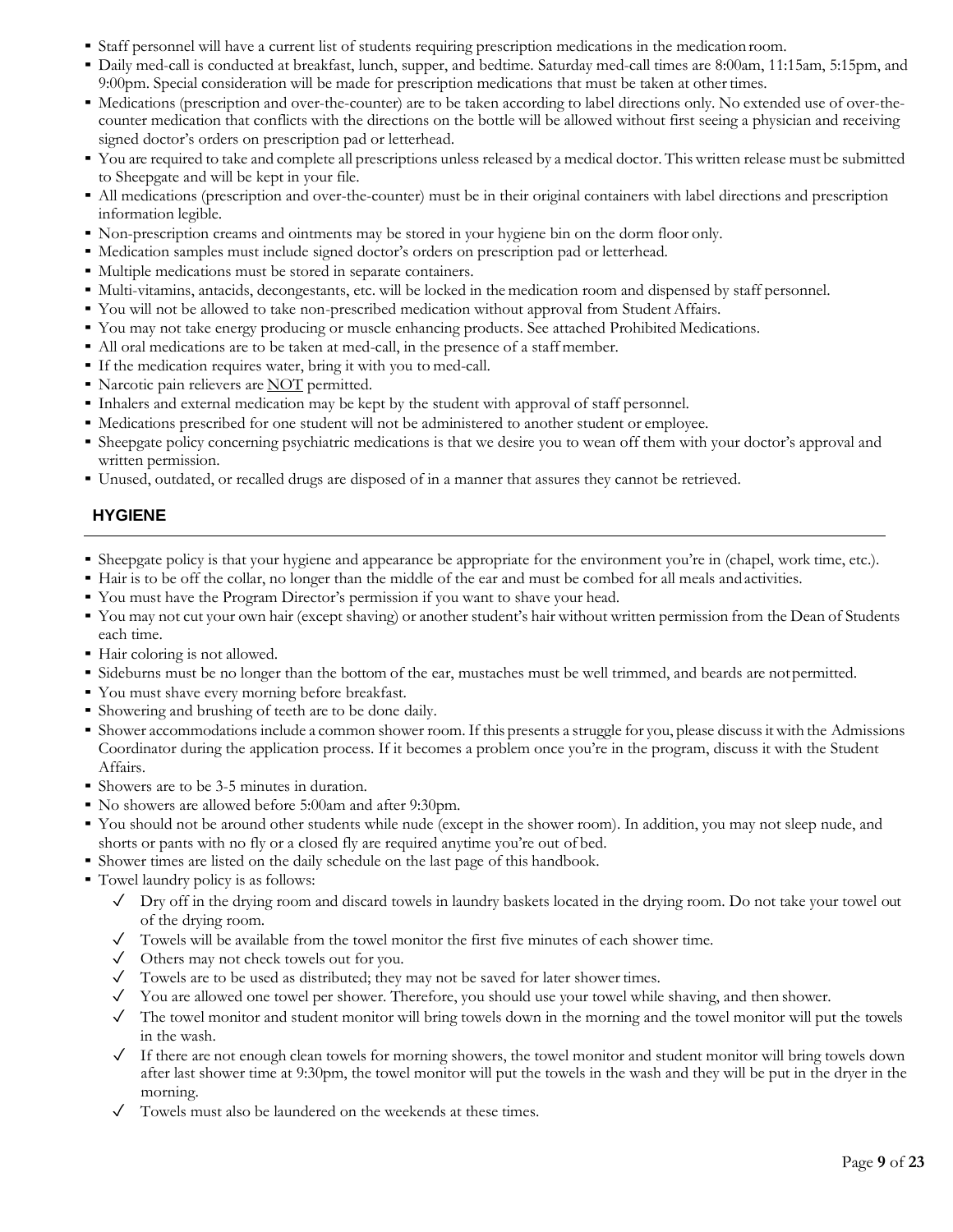#### <span id="page-9-0"></span>**DRESS & APPEARANCE**

Part of beginning a new life includes looking and dressing the part. As a Christian, you represent Christ all the time, not just while you're at Sheepgate. The dress code applies at all times, including your visits and passes.

| <b>Prohibited Clothing</b>                              |                                        |
|---------------------------------------------------------|----------------------------------------|
| Low-riding, sloppy jeans                                | Tight-fitting clothes                  |
| Bath robes                                              | Excessively worn clothing              |
| Cutoff jeans                                            | Shorts not reaching at least mid-thigh |
| Earrings or other body piercing                         | Bandana & Du-rag                       |
| Clothing with sexual, alcohol, or drug and gang related | Flip-flops (except for on dorm floor)  |
| pictures, wording, or innuendo                          |                                        |

| <b>Dress Code</b>           |                           |                           |                           |                           |         |                  |  |  |  |
|-----------------------------|---------------------------|---------------------------|---------------------------|---------------------------|---------|------------------|--|--|--|
| $x = Required$              |                           |                           |                           | Classroom                 |         |                  |  |  |  |
| $J=Optional$                | Sun. AM                   | Sun. PM                   | Wed. PM                   | & Chapel                  | Leisure | <b>Work Time</b> |  |  |  |
| Dress slacks                | ×                         | $\boldsymbol{\mathsf{x}}$ | $\boldsymbol{\mathsf{x}}$ |                           |         |                  |  |  |  |
| Tie                         |                           |                           |                           |                           |         |                  |  |  |  |
| Nice jeans                  |                           |                           |                           |                           |         |                  |  |  |  |
| Old jeans                   |                           |                           |                           |                           |         |                  |  |  |  |
| Clothing with tears, holes, |                           |                           |                           |                           |         |                  |  |  |  |
| & patches                   |                           |                           |                           |                           |         |                  |  |  |  |
| Shorts (no cutoffs)         |                           |                           |                           |                           |         |                  |  |  |  |
| <b>Cotton sweatpants</b>    |                           |                           |                           |                           |         |                  |  |  |  |
| Collared shirt (tucked in)  | $\boldsymbol{\mathsf{x}}$ | $\boldsymbol{\mathsf{x}}$ | $\boldsymbol{\mathsf{x}}$ | $\boldsymbol{\mathsf{x}}$ |         |                  |  |  |  |
| Nylon sweatpants (slicks)   |                           |                           |                           |                           |         |                  |  |  |  |
| T-shirt                     |                           |                           |                           |                           |         |                  |  |  |  |
| <b>Belt</b>                 | ×                         | $\boldsymbol{\mathsf{x}}$ | $\boldsymbol{\mathsf{x}}$ | $\boldsymbol{\mathsf{x}}$ |         |                  |  |  |  |
| Dark socks                  | $\boldsymbol{\mathsf{x}}$ | $\boldsymbol{\mathsf{x}}$ | $\boldsymbol{\mathsf{x}}$ |                           |         |                  |  |  |  |
| Dress or casual shoes       | $\boldsymbol{\mathsf{x}}$ | $\boldsymbol{\mathsf{x}}$ | $\boldsymbol{\mathsf{x}}$ |                           |         |                  |  |  |  |
| <b>Athletic shoes</b>       |                           |                           |                           |                           |         |                  |  |  |  |
| Sandals (not flip-flops)    |                           |                           |                           |                           |         |                  |  |  |  |
| Hats (outside)              |                           |                           |                           |                           |         |                  |  |  |  |
| Sunglasses (outside)        |                           |                           |                           |                           |         |                  |  |  |  |

## **RELATIONSHIPS & COMMUNICATIONS**

#### <span id="page-9-1"></span>**DIVORCED OR COMMON LAW MARRIAGE**

- While at Sheepgate, you may communicate with your legal spouse only.
- We recognize there are certain situations where divorced couples need to communicate for various reasons. See Students Affairs if this is necessary.
- Sheepgate does not recognize common law marriages. Communication in these instances is not allowed.
- You may not have contact with girlfriends or fiancés.
- If you have children with a partner or former spouse, you may see your children during pre-arranged visits without the other parent present.

#### <span id="page-9-2"></span>**STUDENTS' CHILDREN VISITING**

It is your responsibility to supervise your children while they are visiting. Sheepgate staff personnel and students are not available for childcare.

Please do not bring bikes, rollerblades, skateboards, scooters, etc. Sheepgate provides a playground, game room and other activities for families.

#### <span id="page-9-3"></span>**CO-ED RELATIONS**

Women are not the enemy! That may seem obvious, but it needs to be said in light of our guidelines concerning co-ed relations. The intention here is to help you "guard your heart" as the Bible says. The problem is not the opposite sex. The Bible makes it clear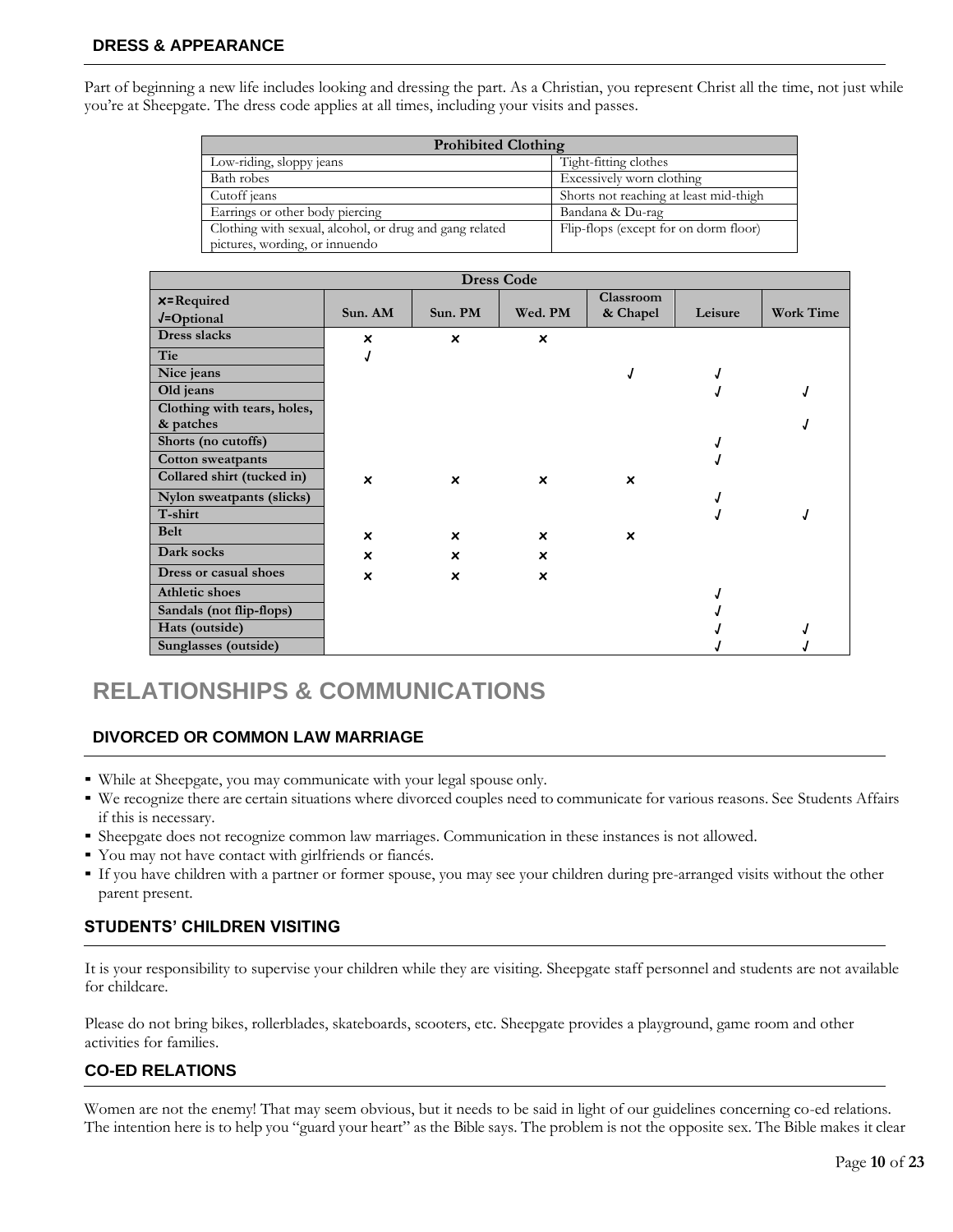that the problem is our heart. While God works on your heart, here are some guidelines to help you as yougrow:

- Conversations with women other than immediate family are to be kept to a minimum. A simple greeting as you pass by is sufficient.
- If someone tries to communicate with you outside of this guideline, don't be rude—politely withdraw yourselffrom the situation.
- Wisdom dictates that you not be in the same room with women other than immediate family without staff personnelpresent.
- In group activity, keep the conversation relevant to the activity of that group.
- At mealtime, make sure you're not seated at a table alone, and interact with everyone at the table.
- If you are struggling with an attraction, discuss it with one of the Student Affairs staff.

### <span id="page-10-0"></span>**VISITS & PASSES**

#### <span id="page-10-1"></span>**ON & OFF-CAMPUS VISITATION GUIDELINES**

• See the Study Hall Monitor by 8:00 pm Thursday, two weeks before you wish to have a visit to fill out the paperwork. Visit requests are returned by that next Wednesday.

| <b>Visit Request Deadline</b> |                          |  |                      |                                                 |       |              |  |  |  |
|-------------------------------|--------------------------|--|----------------------|-------------------------------------------------|-------|--------------|--|--|--|
| Sun                           | Tue<br>Thu<br>Wed<br>Mon |  |                      |                                                 |       | Sat          |  |  |  |
|                               |                          |  |                      | Requests<br>entered during<br><b>Study Hall</b> |       |              |  |  |  |
|                               |                          |  | Requests<br>returned |                                                 |       |              |  |  |  |
|                               |                          |  |                      |                                                 | Visit | <b>Visit</b> |  |  |  |
| Visit                         |                          |  |                      |                                                 |       |              |  |  |  |

| Visit Privileges for Students with Wives and/or Children grades K-12 |       |  |              |          |    |              |  |  |  |
|----------------------------------------------------------------------|-------|--|--------------|----------|----|--------------|--|--|--|
| Length in Program                                                    |       |  | In           | Out      |    |              |  |  |  |
|                                                                      | Total |  | <b>Visit</b> | Visit    |    | Weekend      |  |  |  |
| 2 <sup>nd</sup> Weekend                                              |       |  |              | $\bf{0}$ | or |              |  |  |  |
| 4 <sup>th</sup> Weekend                                              |       |  |              | $\bf{0}$ | or |              |  |  |  |
| $2nd$ Month                                                          | 2     |  | 2            | $\bf{0}$ | or |              |  |  |  |
| 3rd Month to 7th Month                                               | 3     |  | 2            |          | or | 2 with 1 Out |  |  |  |
|                                                                      |       |  |              |          |    |              |  |  |  |

| Visit Privileges for all other Students |       |  |       |              |           |              |  |  |  |
|-----------------------------------------|-------|--|-------|--------------|-----------|--------------|--|--|--|
| <b>Length in Program</b>                |       |  | In    | Out          |           |              |  |  |  |
|                                         | Total |  | Visit | <b>Visit</b> |           | Weekend      |  |  |  |
| 2 <sup>nd</sup> Weekend                 | 0     |  | 0     | 0            | <b>or</b> | o            |  |  |  |
| 4 <sup>th</sup> Weekend                 |       |  |       | 0            | or        |              |  |  |  |
| $2nd$ Month                             | 2     |  | 2     | 0            | or        |              |  |  |  |
| 3rd Month to 7th Month                  | 3     |  | 2     |              | or        | 2 with 1 Out |  |  |  |
|                                         |       |  |       |              |           |              |  |  |  |

- IN visits are Saturday or Sunday on the property beginning at 8am and ending at 5pm.
- OUT visits are Saturday or Sunday beginning at 8am off property returning to check-in with staff by5pm.
- All items brought into the Center must be checked by staff.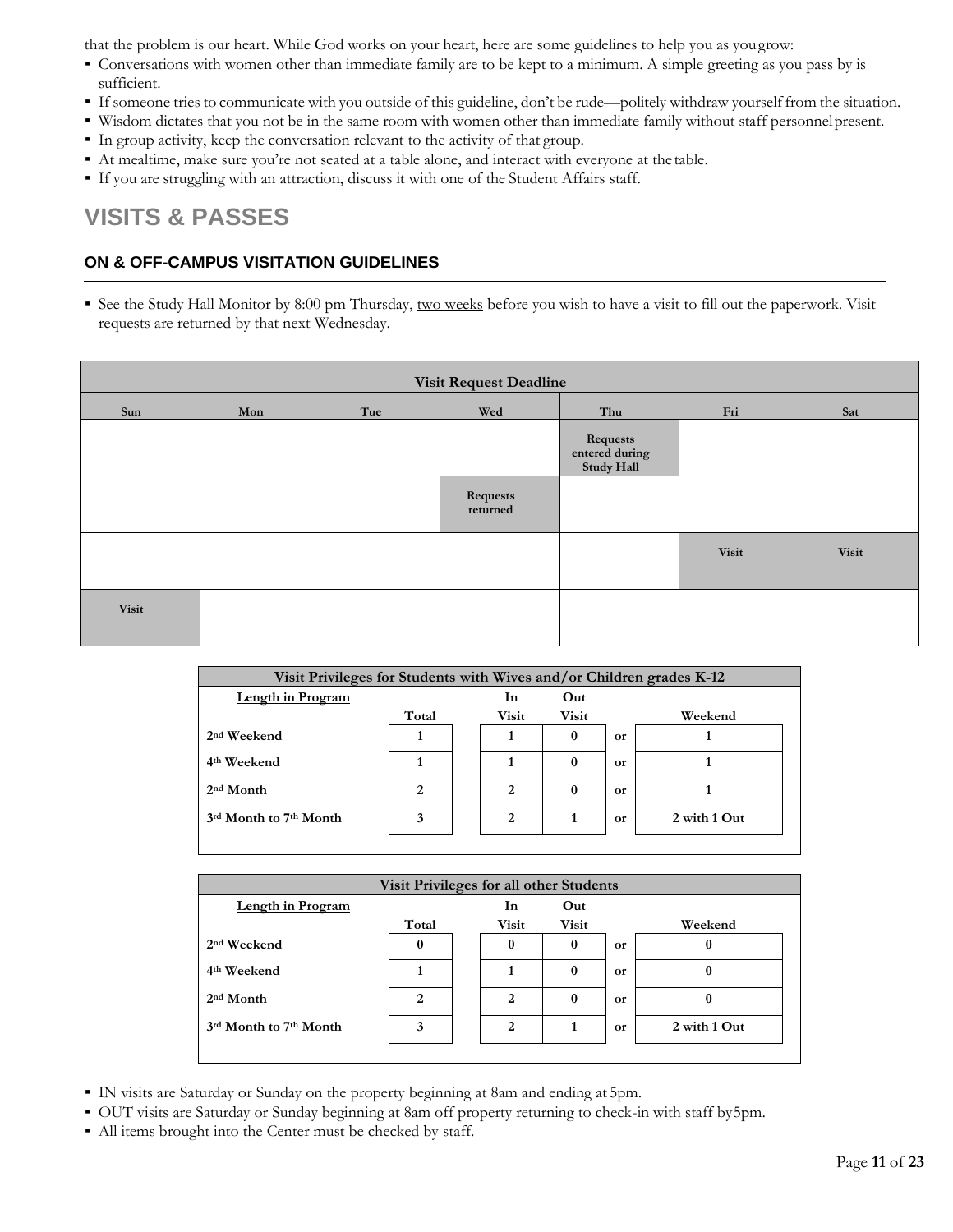- Weekend visits begin at 5pm on Friday and end at 5pm on Sunday.
- All guests must participate in the activities in which you are involved.
- On certain occasions Sheepgate will attend church somewhere other than our home church. When this is the case, and the church is more than one hour away from Colfax, no In-Visits or Out-Visits will be approved.
- Visits for holidays will be announced by a member of Student Affairs at least two weeks before the holiday.
- Visitors are subject to Sheepgate guidelines while on campus.
- Guests must leave the building when it's unoccupied. Specifically, guests must leave for Sunday church before the bus departs.
- Training Phase students may apply to take other students on Out-Visit's with them. However, all students involved must submit visit requests and not all requests are approved.
- Guests should not bring any electronics, small appliances (coffee pot, TV, Blu-ray player, radio, etc.), or animals. If you have a question regarding a specific item, please call staff personnel in advance.
- A Snack Room is available for guests. You may bring food and snacks for you and your family only. Other students may not join you or consume food and drinks without specific permission. You are to clean up after yourselves and remove leftover food and drinks. Failure to do so will result in disposal of leftover food, loss of room deposit and may lead to revocation of a future visit.

#### <span id="page-11-0"></span>**PASSES**

- You are eligible for your 7-day pass (seven 24-hour periods) after satisfactorily completing the Induction Phase and receiving favorable evaluations.
- We may require a 3-day pass (three 24-hour periods) after satisfactorily completing the Training Phase and receiving favorable evaluations. Depending on how the 7-day pass went, what the student is dealing with, and family concerns, this additional pass may be available.
- Pass requests are to be completed at least one month prior to your anticipated pass date.
- Prior to applying for a pass, you must be current on all class work, and have demonstrated a cooperative attitude and desire to grow spiritually.
- If you are on probation or parole, your probation officer must submit written approval for you to leave Sheepgate during this time.
- You are to leave and return from your pass during regular business hours.
- You will be required to submit to drug and alcohol tests as well as other drug tests upon return from your passes. Sheepgate reserves the right to conduct random drug tests when necessary.

# <span id="page-11-1"></span>**MAIL & PHONE CALLS**

Mail and phone calls are subject to approval of staff personnel at all times. The privilege level you enjoy here is contingent on your personal growth, cooperation, attitude, and desire to grow spiritually. In addition, any relationship that has the potential to prove detrimental to your spiritual growth may be terminated.

An approved contact list for mail, phone calls and visits will be completed upon entrance. The list may include immediate family members, pastoral staff, legal contacts and up to three male Christian friends. These will be the only people with whom you may have contact while here. The list is subject to revision.

Students must use phones located on the dorm floor only; other phones are off limits without specific permission from staff.

#### <span id="page-11-2"></span>**PHONE POLICY**

There will be no incoming calls on weekdays, except in emergency situations. If you receive an incoming call, a message will be taken and you can return the call at your designated phone call time. However, weekend calls will be permitted and directed to you according to guidelines detailed below.

- Calls are limited to 15 minutes each.
- Calls exceeding your given limit will result in a loss of phone privileges for one week.
- All students will have one outgoing phone call Monday through Friday that will be assigned on their intake day.
- All Students will receive a second outgoing phone call when they have entered into the training phase of the program.
- Married students or students with children may receive on incoming and place one outgoing call (to different people) on Saturday and Sunday. Calls must be with your spouse or children only.
- Single students or those with no children are permitted one incoming call on Saturday and one on Sunday.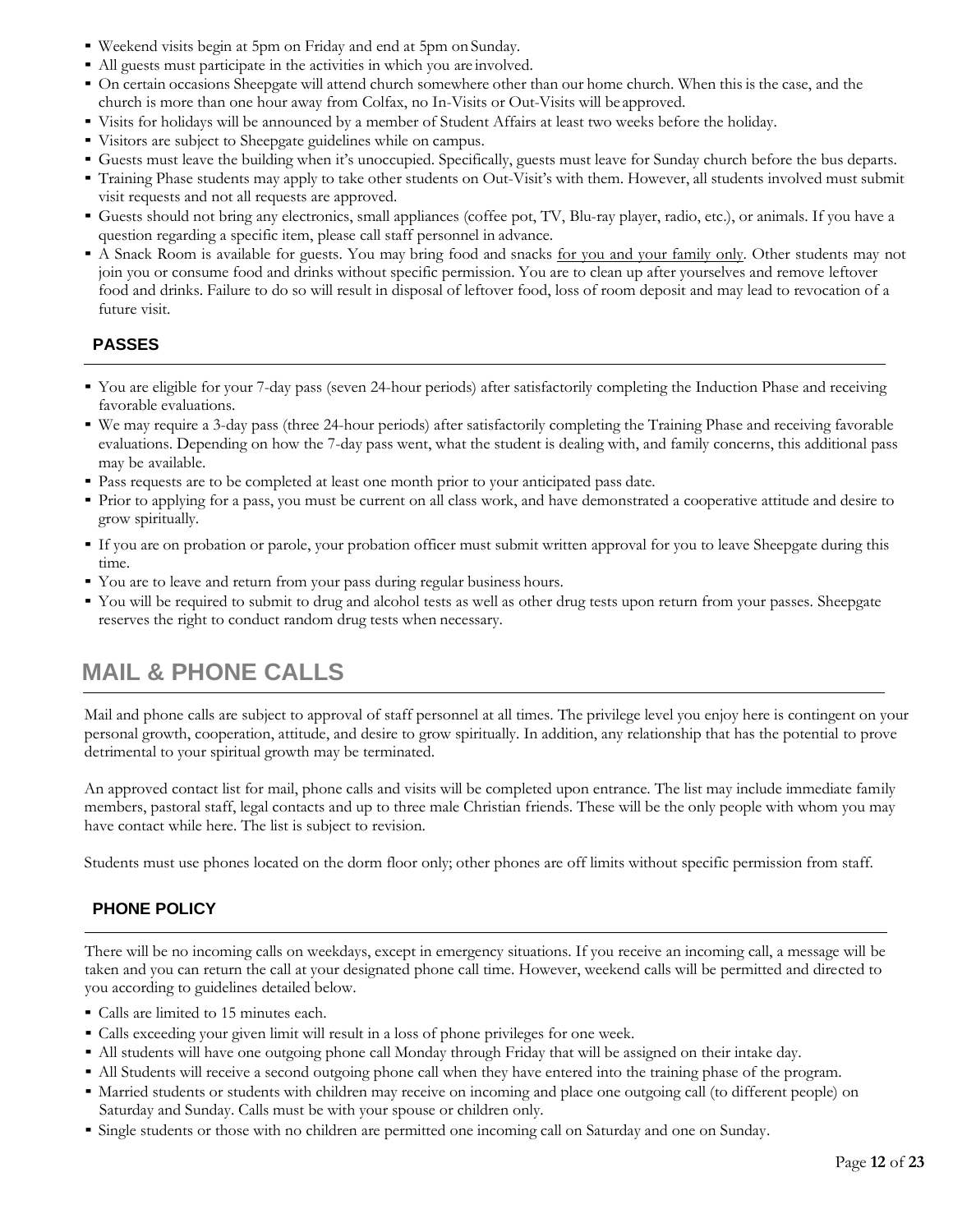- <span id="page-12-0"></span>■ Staff personnel must approve all incoming and outgoing mail.
- All mail will be opened by staff personnel prior to forwarding to you.
- You may write or receive an unlimited number of letters.
- You may not sign for mail or package deliveries.
- Outgoing letters must be deposited in the classroom mailbox. Envelopes must be properly addressed, stamped, and unsealed.
- Cards and packages from those not included on your approved list will be reviewed by staffpersonnel.

# <span id="page-12-1"></span>**WORK THERAPY**

#### <span id="page-12-2"></span>**GENERAL GUIDELINES**

Work Therapy is a significant portion of the discipleship process. Work Therapy is a series of short-term, supervised work assignments students perform during their time at Sheepgate. During the course of this Program, Sheepgate staff members interact with students in the process of reforming and maturing their character, overcoming sinful addictive patterns of behavior, and adopting a productive livelihood. The benefits derived by students are not compensation and in-kind benefits, but (1) awareness of sin and the need for regeneration, repentance, forgiveness, recovery, (2) freedom from reliance on controlled substances, (3) learning the value of and respect for authority, (4) developing habit patterns of regular schedule, work responsibility, and performance accountability which are foundational to being a productive and responsible citizen.

Although work assignments may provide Sheepgate with some offsetting revenue, any contributions or other funds received are used to help cover the cost of staffing, operating the Work Therapy Program, and delivering other rehabilitating services to students.

Typical work detail includes tasks such as building maintenance, construction, yard work, food service and housekeeping.

- Hard hats will be worn on all work sites on which there is the potential for any fallingobjects.
- Work boots issued by Sheepgate are required for all work details.
- Safety belts will be properly worn by students on all work projects including house-crew, kitchen-crew and other crews.
- Return tools, cleaning supplies and utensils to their proper place and clean up your work area when finished.
- See your crew leader when you finish an assigned task.
- Leaving an off-campus jobsite will result in immediate termination from Sheepgate.

#### <span id="page-12-3"></span>**SHOP**

- You must have permission from staff personnel prior to using the shop and power tools.
- Hand and power tools are to be checked out from the tool room. Do not use tools that have been left out and are not assigned to you.
- You must thoroughly clean up after yourself and check in tools you've used.
- You may use the toilet in the boiler room, but MAY NOT use the other restrooms during work time.

# <span id="page-12-4"></span>**FOOD SERVICE**

#### <span id="page-12-5"></span>**MEALS**

- You are expected to be present at all meals.
- Food may not be taken from the dining room unless approved by staff personnel.
- Promptly take your dishes to the dishwasher window when you've finished your meal.

#### <span id="page-12-6"></span>**FOOD**

- The only food allowed on the dorm floor is hard candy and breath mints. Gum is not allowed.
- Food or snacks received by mail or during a visit are considered a donation and should be given to staff on duty who will store it in the kitchen.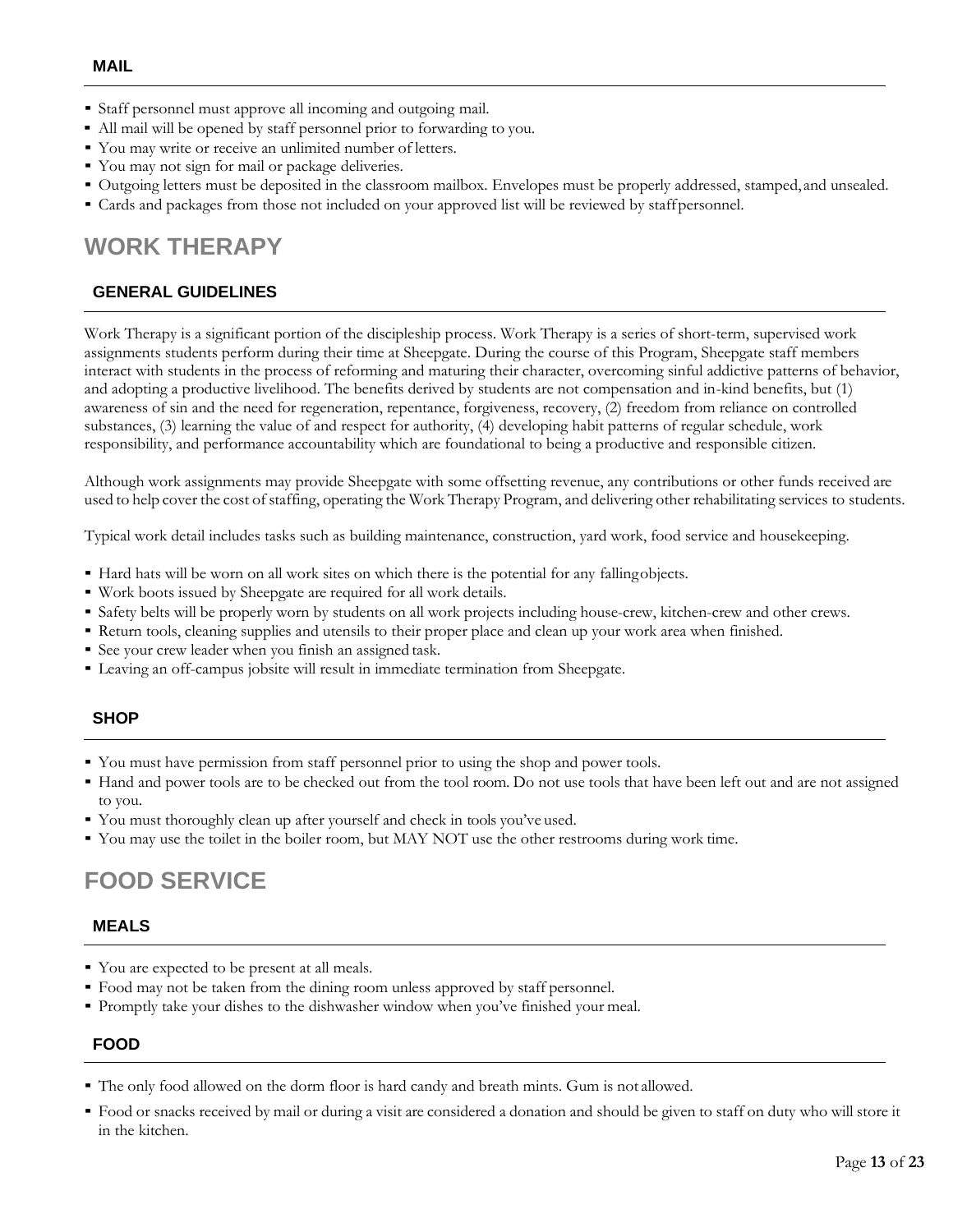- Beverages are not allowed on the dorm floor except water from the water cooler. Staff personnel may allow appropriate beverages for sick students.
- On special occasions, staff personnel may supervise other food or beverages in dormarea.

#### <span id="page-13-0"></span>**SOFT DRINKS AND COFFEE**

- Staff personnel on duty will announce, "pop time." This is the only time you may buy and consume soft drinks.
- Soft drinks may not be stored to drink later.
- Money may be withdrawn from your account for soft drinks once a week only. You may withdraw \$4 from your account at one time.
- You need to check all money in at the same time you receive it, or when returning from a visit. You cannot keep money from yourself. You should never have over \$4 in cash on you at any given time. More than the allowed amount in possession of any student is grounds for dismissal.
- When coffee is served at mealtime, you may have one standard-size cupful.
- **•** Energy drinks are not permitted.
- If you get beverages while on a work crew or visit, they must be disposed of prior to returning to Sheepgate.

#### <span id="page-13-1"></span>**FASTING**

- You must have permission from staff personnel on duty to fast a meal.
- You must report to that meal, stay through prayer, and clear your dishes before leaving topray.
- See the Program Director if you want to go on an extended fast (more than a single meal).
- Because of health regulations, fasting is not allowed for the purpose of weight loss, and fasting of fluids is not permitted.

# <span id="page-13-2"></span>**LEISURE & FREE TIME**

#### <span id="page-13-3"></span>**RECREATION/EXERCISE**

- You are expected to participate in scheduled activities unless physically unable.
- You may not place bets on any activity or game.

#### <span id="page-13-4"></span>**TV & BLU-RAY PLAYER**

- You must have permission from staff personnel on duty to watch videos.
- Televised sporting events are permitted with permission from staff personnel on duty. Televisions are to be shut off during all commercials.
- Only designated senior students and staff are allowed to operate Blu-ray players, and televisions.

#### <span id="page-13-5"></span>**WEIGHTROOM**

- The weight room is normally available Tuesday, Thursday and Saturday during free time.
- You may lift for one hour on each of these days.
- You must have an accountability partner with whom you lift.
- A spotter must be present at all times (no one is permitted in the weight room alone).
- Weights must be returned to their proper place after use.

#### <span id="page-13-6"></span>**STUDENT BOUNDARIES**

- There are areas outside that are off-limits to you. Please refer to the map on the next page to understand boundaries. This is also posted on the student bulletin board.
- Playground equipment is for children only.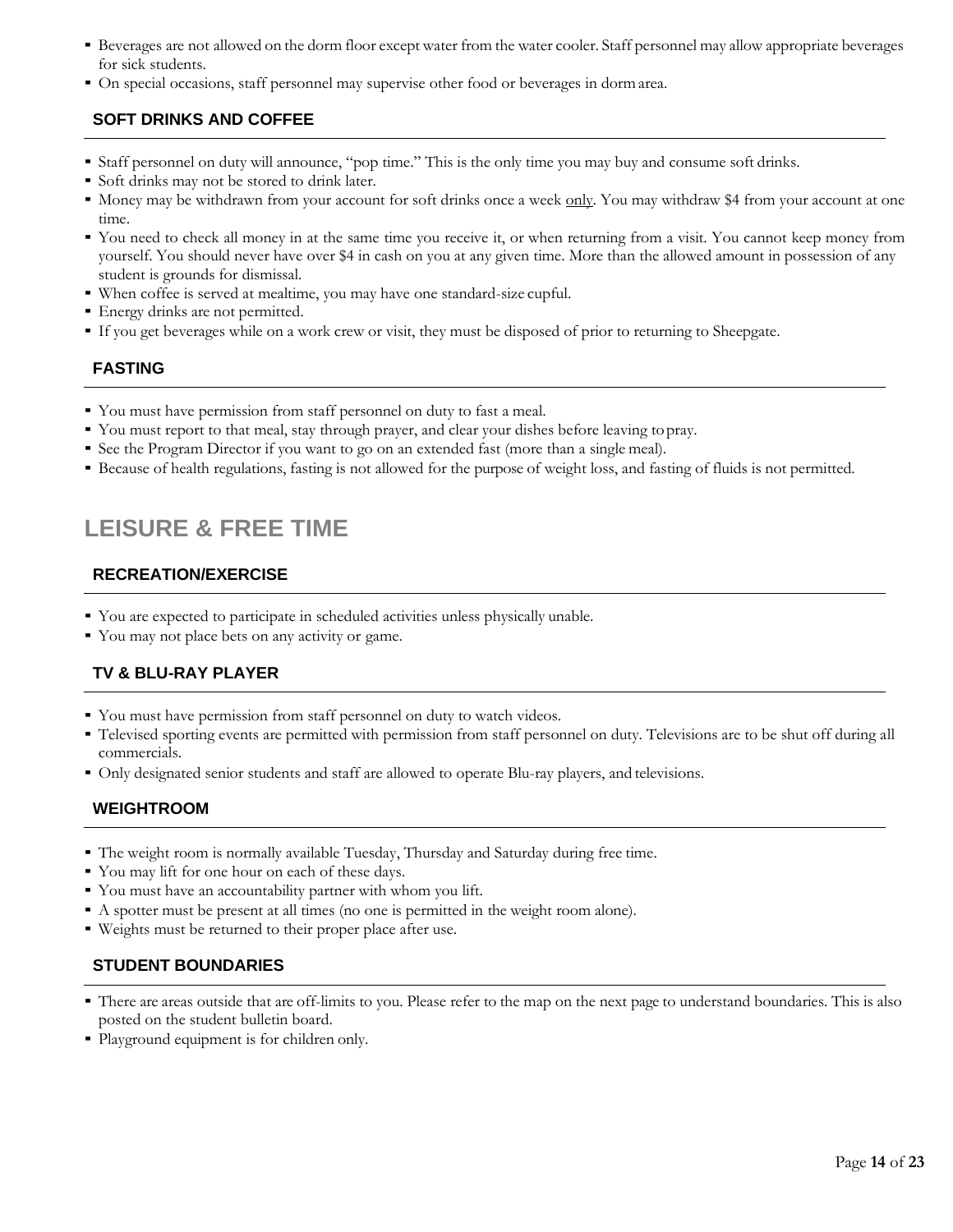

#### <span id="page-14-0"></span>**MUSIC**

- Do not bring tapes, CD's, DVD's, or Blu-ray discs with you unless you intend to donate them to Sheepgate. Do not bring secular audiotapes or CD's with you.
- Personal CD players are permitted. This must be a handheld CD player with headphones, but must not include a built-inradio.
- iPods and mp3 players are not permitted.
- Label your CD player in such a way that the identification is obvious and irremovable.
- Personal CD players may be used on the dorm floor only.
- One resource at a time may be checked out of the music library.
- The chapel sound system is off limits except to those who have permission from their advisors.

### <span id="page-14-1"></span>**EDUCATION**

#### <span id="page-14-2"></span>**HiSET**

If you have not received a high school diploma, GED, or completed HiSET prior to entry into Sheepgate, you will be required to obtain a high school equivalency credential through weekly classes, homework assignments, and tests. The HiSET curriculum is taught by Sheepgate staff personnel in partnership with Des Moines Area Community College.

#### <span id="page-14-3"></span>**ADULT LITERACY**

The Adult Literacy program begins with a diagnostic test you will take upon entering the program. You will receive remedial help with reading and writing as needed.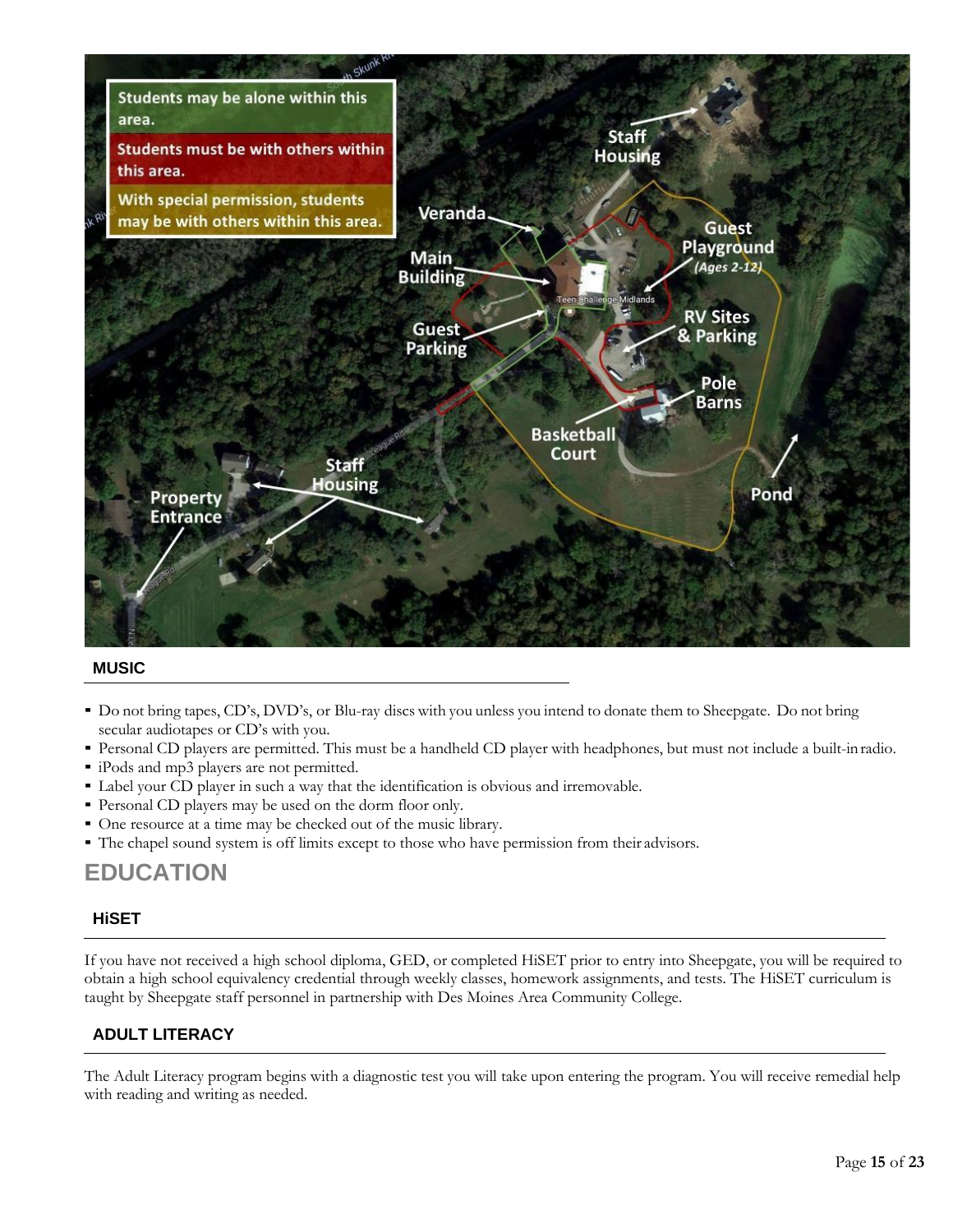#### <span id="page-15-0"></span>**P.S.N.L (PERSONAL STUDIES for NEW LIFE WITH CHRIST)**

Sheepgate offers individual courses of study tailored to help you grow spiritually. These consist of a mixture of resources – videos, audio recordings, books, scripture aids, etc.

#### <span id="page-15-1"></span>**LECTURE CLASSES**

All lectures utilize PowerPoint slides and handouts to facilitate learning. Students are responsible to attend lecture classes as assigned, take notes, and complete a short test. In the event that a lecture is missed due to illness, pass, or other circumstance, lectures are recorded. These may be used under the following conditions:

- Students are to attend each lecture as it's presented live interaction with others is better than a recording.
- In case of a flunked test, you must retake the class next time it's offered.
- Recorded lectures may be checked out and viewed if you missed the lecture due to illness, pass, or other approved circumstance. See the Education Coordinator if you need to make up a lecture class. He'll help you obtain the appropriate recording on a weekday.
- Make-up tests will be arranged with the Education Coordinator.

# <span id="page-15-2"></span>**LIFE AT SHEEPGATE**

The following section contains general things you need to know about life at Sheepgate.

#### <span id="page-15-3"></span>**WEEKLY SCHEDULE**

- There is a weekly schedule posted showing, classes, work, and activities for every student.
- Schedules are balanced to provide you with an even mix of ministry, education and work-study experience as well as adequate free time and rest.
- At various times throughout the year, we alter the schedule to accommodate special events. The best thing to remember is to be flexible.

#### <span id="page-15-4"></span>**WAKE-UP**

- Wake-up time during the week is 6:00am and 7:00am on the weekends.
- You are to get out of bed immediately.
- You must make your bed and straighten your area before leaving the dorm floor.
- Be considerate of others who may be sleeping or having personal devotions.
- You are not to leave the dorm floor while the alarm is set.
- You must come downstairs for breakfast every day, even if you're fasting.

#### <span id="page-15-5"></span>**QUIET TIME/LIGHTS OUT**

- Quiet time begins 15 minutes prior to lights out. This is Bible-reading time.
- You are to be sitting up in bed during this reading time.
- You are responsible for taking care of all your business by 9:30pm Sunday through Thursday and by 10:00pm onFriday.
- At 9:45 pm (10:15 pm on Friday) you must be dressed for bed and begin your Quiet Time.
- There is no sleeping, talking, walking around, reading books or devotionals, or studying class material allowed during Quiet Time.
- Go to the restroom before lights out! You can use the restroom 30 minutes afterlights-out.
- Lights will be turned off immediately following Quiet Time. There is to be no talking at thistime.
- You are NOT permitted to congregate in the dressing room after lights-out.

#### <span id="page-15-6"></span>**LAUNDRY**

- We suggest you identify clothing with a permanent marker.
- You are responsible for getting your laundry hamper to the laundry room and picking it up on the assigned day and time. See the bulletin board in order to know your assigned laundry day.
- Sheepgate is not responsible for lost or damaged items.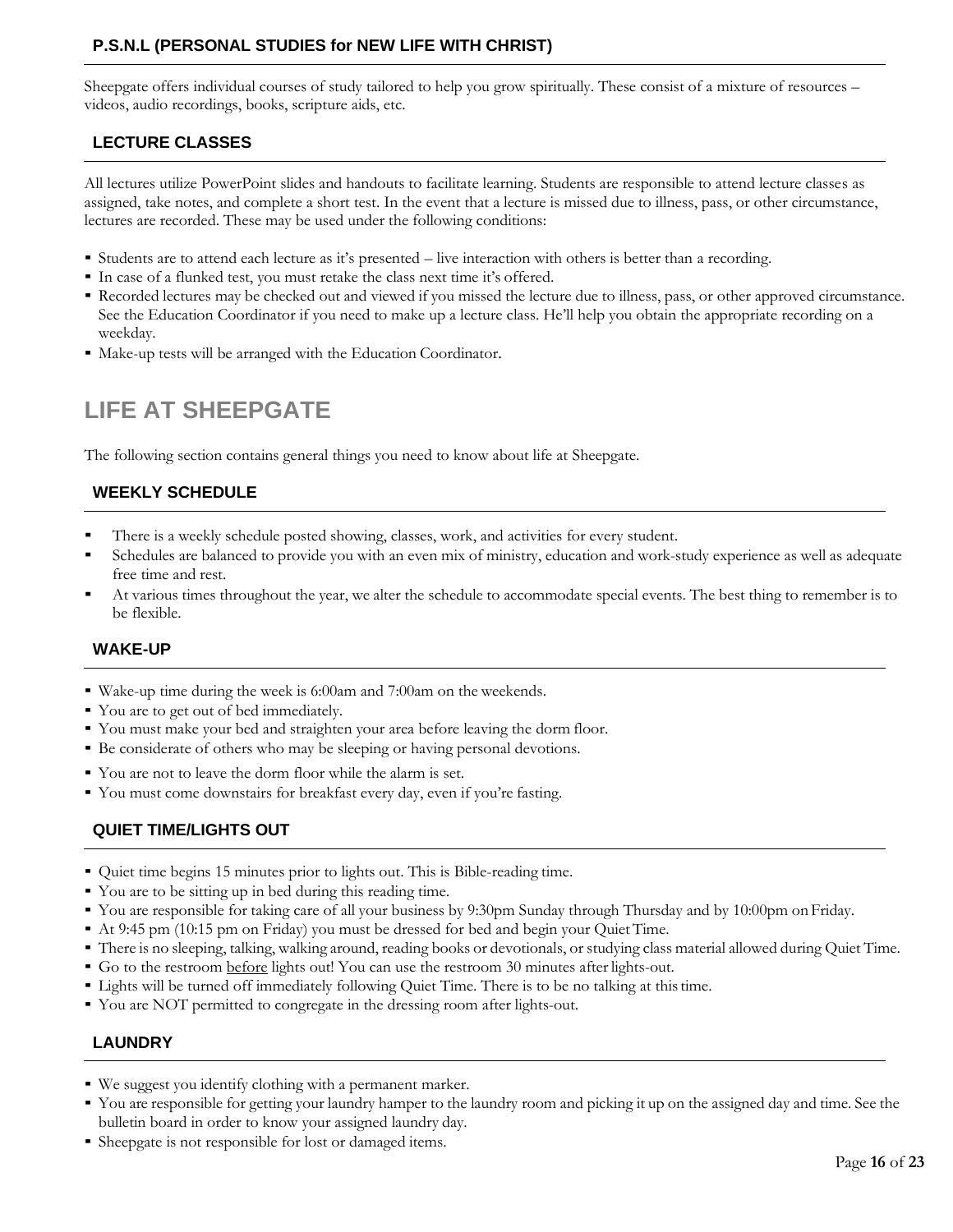- You might want to leave expensive or very nice clothing at home.
- If you receive someone else's clothing from the laundry room, simply return it to the owner or a staff member.

#### <span id="page-16-0"></span>**DORM RULES**

- No items are to be brought onto the dorm floor without permission and inspection from staff personnel.
- Toiletries are to be stored in your hygiene bin in the dressing room. However, you may store extra hygiene supplies in the bin under your bed.
- You may have one book at a time on the dorm floor. It is to be stored in the bin under the bed only.
- There is to be nothing stored under your mattress or around the sides of it.
- You may not use other's belongings without permission of staff personnel.
- You may not trade, sell or give away personal items without permission from staff personnel.
- Periodic inspections will be made without notice.
- <span id="page-16-4"></span>▪ You may store necessary items in designated places only (under bed containers, shaving kits, study carrels). You may not store clothing or other items in your luggage.
- Backpacks, fanny packs, briefcases and duffel bags are not permitted.
- Sheets and blankets are not to be hung over bunks in such a way that they cover the bottombunk.
- <span id="page-16-1"></span>• You may not open or close the windows—staff personnel will take care of this.

#### **STUDENT MONITOR**

The Student Monitor is a student who has demonstrated spiritual growth and leadership potential. The monitor is responsible to set a positive example for others by…

- Announcing wake-up at times shown on the daily schedule. He will turn the dorm lights on, and walk through the dorm area.
- The monitor holds others accountable, and is held accountable himself.
- The monitor serves meals to sick students before eating his own meal.
- The monitor will raise the American and Iowa flags after breakfast and take them down before dusk. He will also fold and store the flags properly each evening.

#### <span id="page-16-2"></span>**SHEEPGATE ACTIVITIES**

- You must be on time for all activities. You'll learn the system within your first couple days. Study hall, work meetings and other regularly scheduled activities will not necessarily be announced over the public address system.
- Use the restroom prior to the start of special activities. You will not be allowed to leave during an activity, except in the case of illness. Notify staff personnel on duty if this is the case.
- When activities take place outside of Sheepgate, you must remain with the group at all times. Leaving the group without permission from staff personnel on duty will result in dismissal.

#### <span id="page-16-3"></span>**CHURCH ACTIVITIES**

- You must congregate in the chapel when waiting to leave for church or other events.
- You will attend church services and other activities as a group with other Sheepgate students. Stay with the group at all times!
- You may take a Bible, notebook, and pen to church; no other books are permitted unless they're part of a Sunday School class.
- When praying for others, do not lay hands on women.
- Do not submit written or verbal prayer requests to the church or individuals concerning financial or material needs. Speak to staff personnel about these needs.
- You may take cough drops, lozenges and breath mints to church and other special activities. Gum is not allowed.
- Staff personnel on duty will direct you to seats. Sit in the first available seat within our section—do not wait for a special place or save seats for others.
- When riding to church with others (staff personnel, out-visits, etc.), you must return in the same vehicle in which you arrived.
- **•** Use the restroom **before** church and chapel services, Sunday School classes, and special events.
- Talk to Student Affairs about wives and family members attending church services where Sheepgate will be present.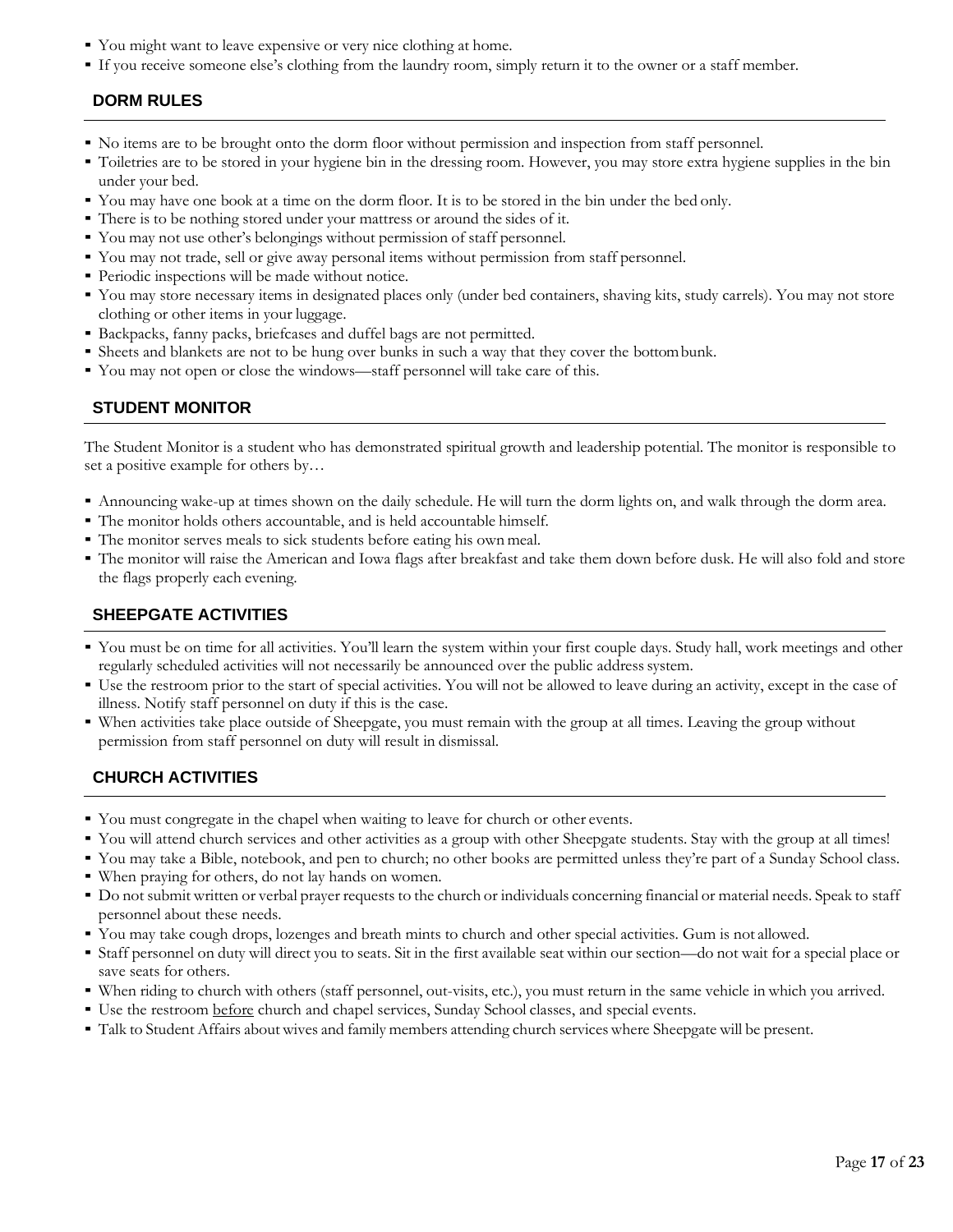#### <span id="page-17-0"></span>**CONFIDENTIALITY**

- Without your signed consent, we will not acknowledge to anyone outside of Sheepgate whether or not you are, or ever have been enrolled.
- Sheepgate has a policy of confidentiality pertaining to allstudent conversationswith staff, meetings, correspondence and other internal transactions.
- Knowledge concerning students or their circumstances as a result of a relationship with a staff is considered confidential and will not be disclosed to persons or family members outside the ministry without the student's signed consent.
- Sheepgate has a legal requirement to report all instances or confessions of child abuse or suspected child abuse to proper local authorities.
- In a life-threatening situation, we will only release pertinent medical information to those medical personnel responsible for your safety. We will inform you of this event ASAP.
- Information may be provided to Law Enforcement Officers directly relating to your commission of crime on the ministry premises, or against staff, or the threat to commit such a crime.
- By order of competent jurisdiction, some information may be released without your consent.

#### <span id="page-17-1"></span>**STUDENT FINANCES**

- Because Sheepgate houses and feeds all students, 50% of any disability income will be paid to Sheepgate while you're in the program. If you have outstanding debts, the remainder will be used to meet those obligations.
- Most of the personal care products we have at Sheepgate have been donated and are for the use of those who wouldn't otherwise receive them. If you have funds in your student account, you are expected to purchase your own supplies rather than using these donated items.
- Do not bring checkbooks or credit cards with you.
- You may keep up to \$50 cash in your student account at one time.
- Checks sent to you will be returned. We will accept cash or money orders only.
- Money orders sent to you in the amount of \$50 or less will be cashed by Sheepgate, and the full amount deposited into your account.
- You will be allowed to carry \$4 on your person per week for soft drinks.
- To withdraw money from your account, you must see staff on duty in advance.
- When money is withdrawn for a pass or visit, you are expected to return with receipts for your purchases. Receipts and cash must be submitted to staff on duty, who will verify these and notify Student Affairs.
- Mileage reimbursement for medical transportation will be withdrawn immediately after return from appointment.
- Students are liable for any purposeful damagesto Sheepgate property. Money will be withdrawn during termination from the program.
- Student accounts are reconciled monthly by Student Affairs.
- Upon leaving the program, your money will be returned to you, minus outstanding repair costs for any damage done to Sheepgate property.

#### <span id="page-17-2"></span>**PHOTOS**

- Photos must be of those on your approved caller list: close family members, pastoral staff, and up to three male Christian friends (no female friends).
- Any photos in your possession (including wallets) must be approved by Student Affairs.
- Pictures taken while you are here also need to be approved by Student Affairs.

#### <span id="page-17-3"></span>**GUEST ROOM POLICY**

- Sheepgate makes overnight guest rooms available for your family and friends. Use of guest rooms must be pre-approved.
- Upon check-in, there is a \$25 deposit required for use of guestrooms.
- Criteria used to determine room eligibility is asfollows:
	- $\sqrt{\phantom{a}}$  Guests with two or more hours driving time from Colfax.
	- ✓ Single students with children.
- Saturday checkout time is any time before 8pm.
- Sunday checkout time is a minimum of one hour prior to church. We leave for church anywhere between 7am and 8am, depending on our destination.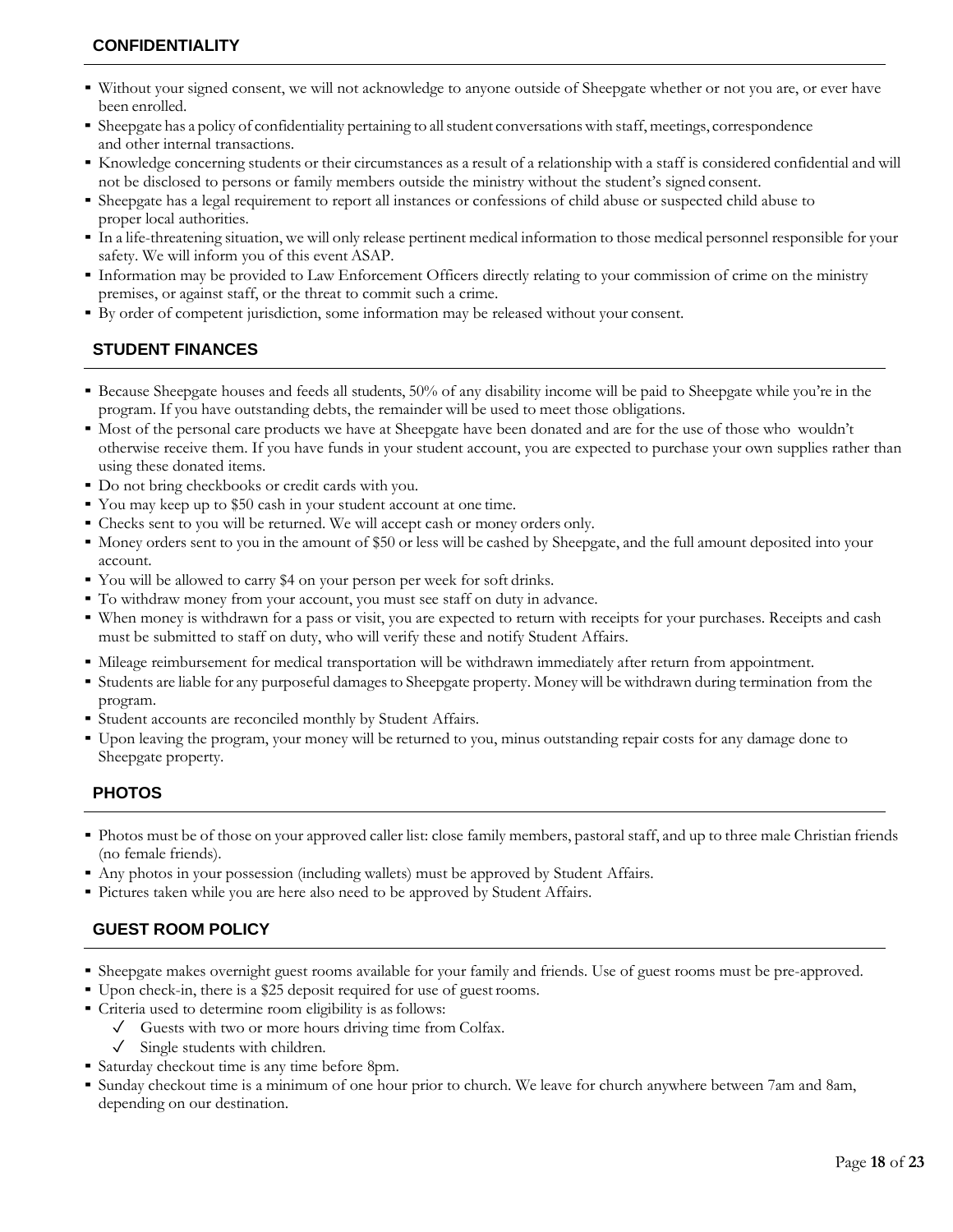▪ As part of the checkout procedure, staff on duty are required to conduct a visual room inspection. If they are not able to do this prior to your departure, they will keep your room deposit and perform the inspection as soon as possible. Your deposit will be returned to you upon satisfactory completion of the inspection

#### <span id="page-18-0"></span>**EMERGENCY PROCEDURES**

For everyone's safety, Sheepgate has emergency procedures in place in the event of fire. We schedule random fire drills throughout the calendar year to check fire detection systems as well as evacuation procedures.

- When the fire alarm sounds, you are to leave the building immediately in an orderly fashion.
- All students, staff, guests, and families must leave the building—there are no exceptions!
- Everyone is to congregate at the front of the building, near the small reflecting pond.
- Roll call will be taken to account for all students, staff, guests, and families.
- Designated staff are responsible to remain inside to investigate each alarm.
- Staff will give an all clear when it is safe to re-enter the building.

#### <span id="page-18-1"></span>**BLESSING ROOM**

Any student needing items of clothing from the Blessing Room needs to see Student Affairs.

#### <span id="page-18-2"></span>**GUIDANCE & ADVICE**

If you have a problem, see Student Affairs. If it's urgent or Student Affairs aren't available, see staff on duty.

#### <span id="page-18-3"></span>**DISCIPLINE**

Please remember the rules are here for your benefit. When you break these rules, problem areas in your life are brought to the surface. In order to grow from these incidents, discipline will be given when necessary. Remember that discipline is not punishment to make you miserable, but is a means by which you can overcome problem areas and grow in your Christian life. Various means of discipline may be employed in the hopes of bringing growth. These include loss of privileges, written assignments, extra work, probation, etc.

#### <span id="page-18-4"></span>**DEALING WITH CONFLICT**

When there are problems with others, read and apply (in this order) Matthew 7:1-5 and Matthew 18:15-17.

#### <span id="page-18-5"></span>**STUDENT RIGHTS**

You have the right to a humane and safe environment free from abuse, neglect, and exploitation. You shall not be detained against your legal consenter's will. You shall be granted dignity and personal privacy.

You have the right to give informed consent or refuse treatment or medication and to be advised of the consequences of such a decision. You have the right to know about the cost and third party coverage of treatment, including any limitations on the duration of services.

If you feel any of these rights are violated or if you feel you have been discriminated against because of race, color, national origin, physical disability or age, you should file a grievance (The grievance procedure is explained in the next section).

- Complete a Grievance Report form. Forms may be obtained from Student Affairs. Assistance in completing the form will be provided upon request.
- The student or his designated representative should submit the grievance directly to Student Affairs.
- The date and time the grievance isreceived shall be annotated on the grievance form. The student shall receive an initial response within 72 hours (three days) following the receipt of the Grievance Report.
- An immediate investigation of the facts supporting or disproving the complaint or grievance shall be conducted.
- Upon completion of the investigation, the student shall receive a written copy of the investigation results and any action taken. The originals shall be kept in the student's file. A Grievance Report is included on page 24.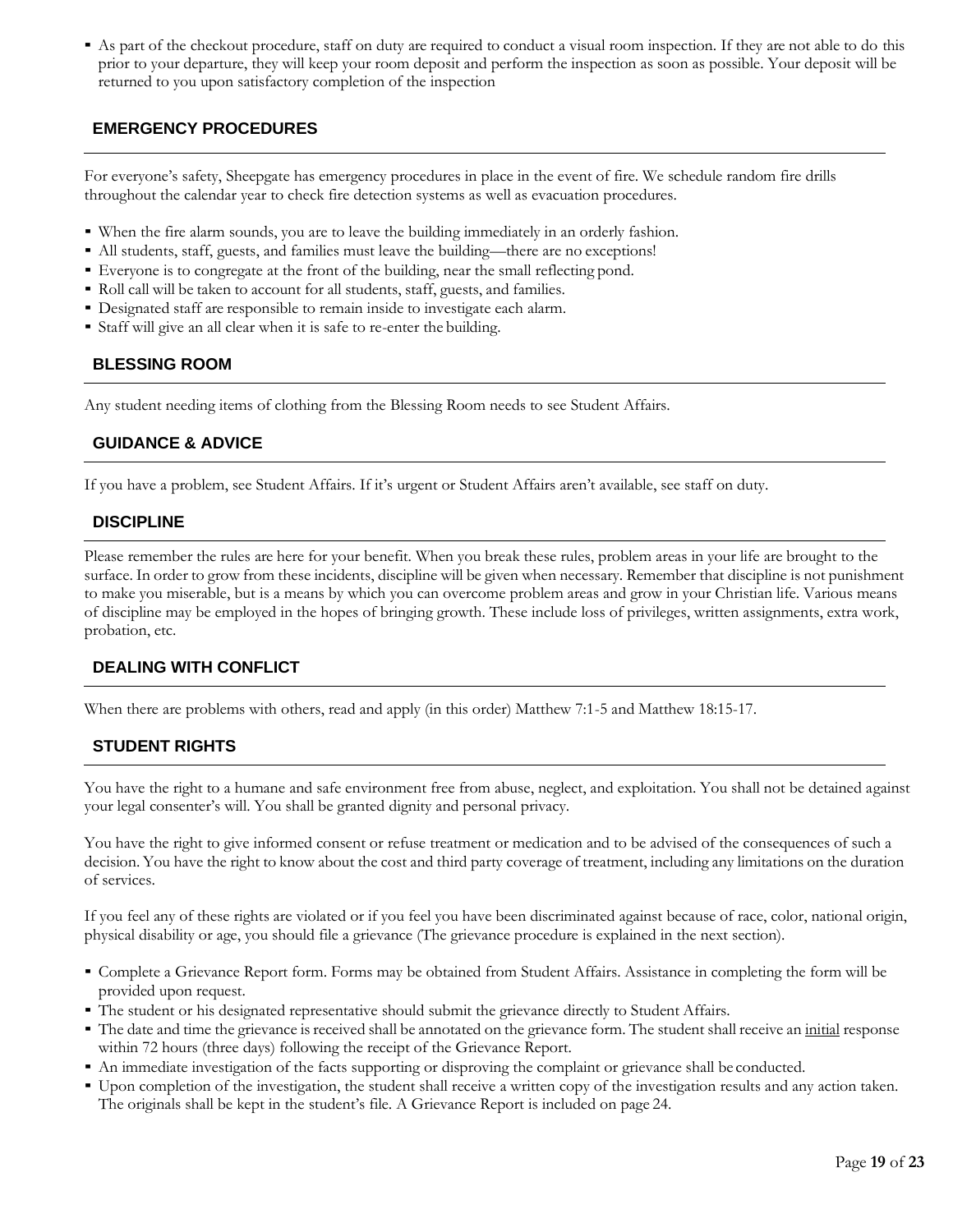<span id="page-19-0"></span>Following are guidelines related to premature departure from the program:

- If you leave the property without permission, you are immediately terminated from the program. This includes leaving a visit or jobsite away from Sheepgate without permission.
- You must return your class notebook, library books and any other items belonging to Sheepgate.
- Staff personnel must help you pack and accompany you to the bus station or one of the missions in Des Moines during normal business hours. Prior to departure, you need to follow the Sheepgate rules - if you do not comply, we will call the police. We will facilitate your leaving as soon as possible during the workday, but will not necessarily rearrange schedules to make this happen.
- If a bus ticket is necessary, you must purchase one with your personal funds.
- You need to take all personal possessions with you. Sheepgate will not be held responsible for anything left behind. Your personal belongings cannot be guaranteed by the program in regards to safety, loss or damage. If you leave, Sheepgate is under no obligation to protect or hold your property for you, but will take reasonable measure to secure any such properties. An attempt to reclaim any left items must be within 7 days after departure. No reclamation will be considered beyond 7 days and at that time all items will become the property and responsibility of Sheepgate. Personal belongings will not be shipped unless you leave money to cover these costs. C.O.D. mail will not be utilized.
- A one-month waiting period will go into effect before you will be considered for readmission. Readmission is not guaranteed.
- If you are readmitted, you will start the program over without credit for previous time spent at this, or any other Adult & Teen Challenge.
- Students who leave prior to completion of the program will not be allowed to attend Sheepgate functions or visit
- with staff at the center without express permission of the Program Director.
- You are not to speak to any student who has dropped out or been dismissed.
- You are not to have contact with students who have been terminated.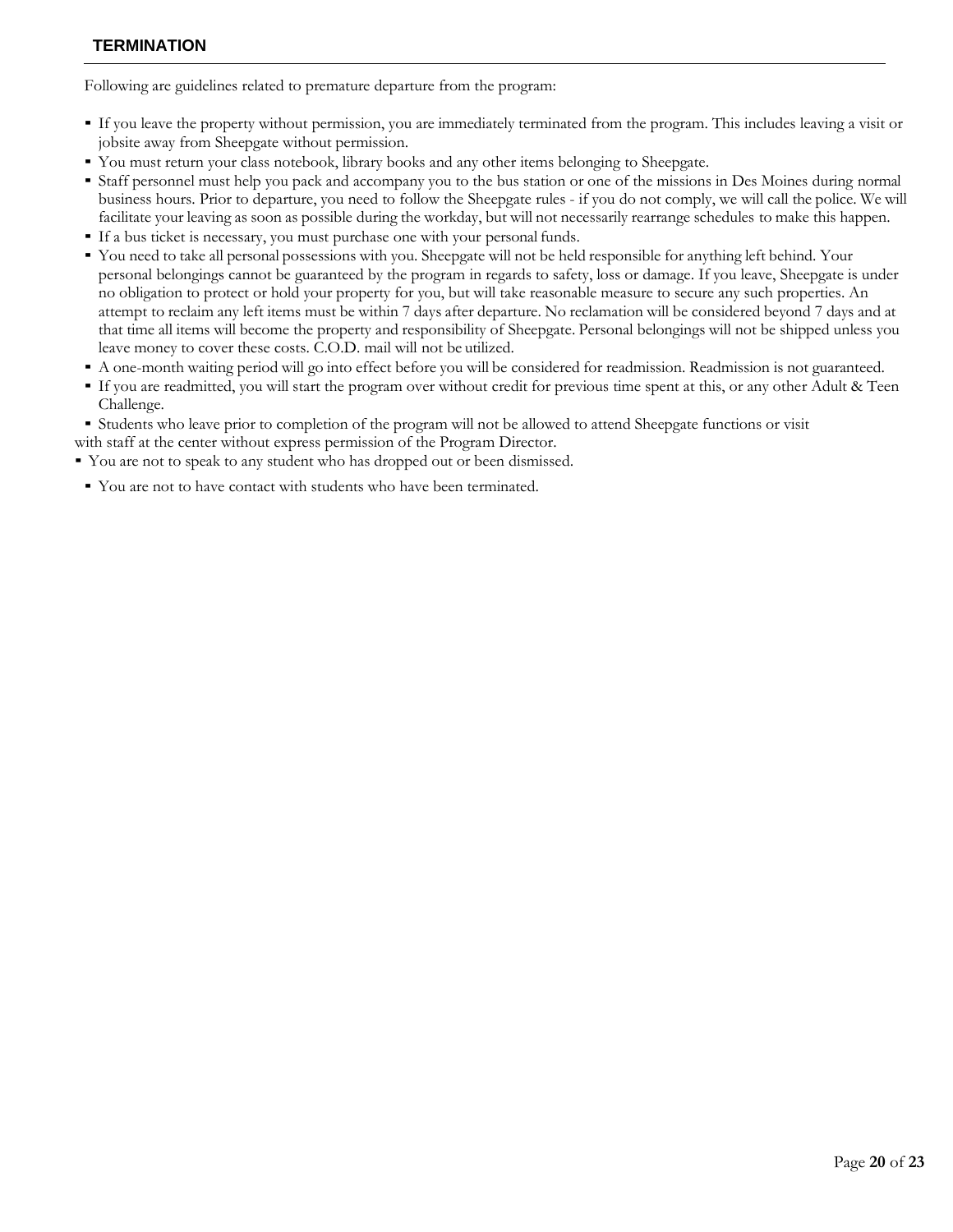#### **Grievance Report**

<span id="page-20-0"></span>Student's Name: Date of Incident: / /

Level: I1 I2 T1 T2 RE

Certain rights are guaranteed to all students. They are outlined in the Student Guidelines under "Student Rights". A copy of the Student Guidelines is provided to each student at or before admission. Students should only file a grievance if one of these rights are violated, or they are discriminated against because of race, color, national origin, physical disability, or age.

Concerns not related to the "Student's Rights" should be addressed with Student Affairs instead of using the Grievance Report form.

When filing a grievance, the student should personally deliver the form to Student Affairs. If Student Affairs are unavailable, give the form directly to the Program Coordinator.

**Nature of my Grievance:** (Provide as much detail as possible – Use the reverse side if needed)

Student Signature: Date:

Student Affairs shall provide an initial response to the above individual with 72 hours of receiving this grievance. Upon completion of the investigation, the student shall receive a written copy of the investigation results and any action taken. The originals will also be placed in the student's file.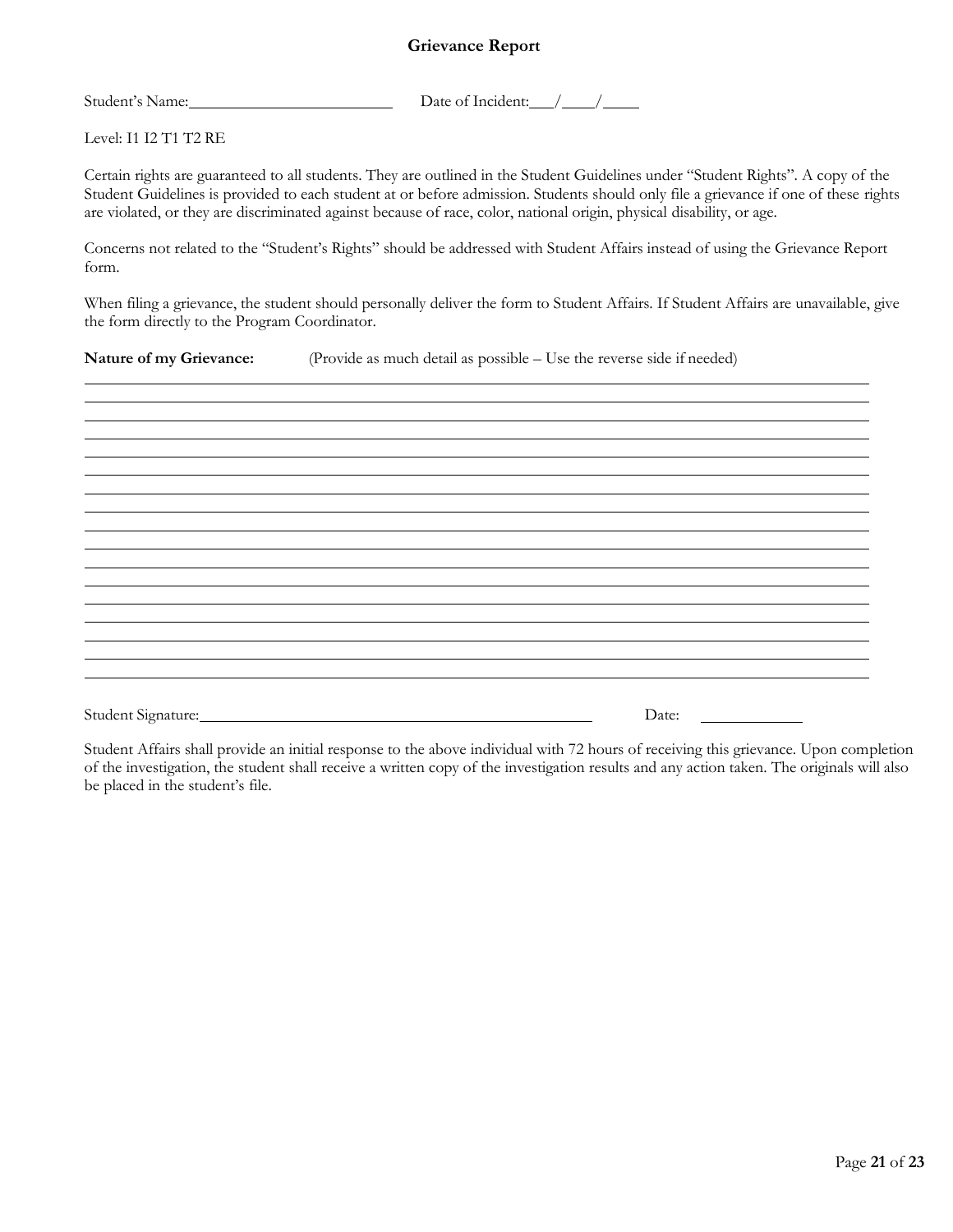### **Prohibited Medications**

<span id="page-21-0"></span>Sheepgate prohibits the use of all addictive medications due to their interference with the recovery process. Applicants must agree to our medication policy, and request a titration/taper schedule from a Health Care Provider for his/her current prohibited medication so that it may not be stopped abruptly.

#### **Sheepgate policy requires that titrations/tapers be completed as quickly as reasonably possible under the supervision of your physician.**

In the rare circumstance that an alternate medication is unavailable, Sheepgate is not an appropriate treatment option and a referral list of other treatment programs in the area will be provided.

#### **The following classifications of prohibited medications include but are not limited to:**

- Barbiturates (including those combined with acetaminophen, caffeine or aspirin; e.g. Fiorocet, Fiorinal)
- **•** Benzodiazepines
- Medications used for the treatment of opiate dependence
	- o See prohibited medication list on next page for Suboxone taper exception
- Muscle relaxants
- Narcotic pain relievers and pain relievers with potential for dependence and abuse
	- o **Due to the highly addictive nature of narcotic pain relievers and their potential to undermine the program participants' recovery efforts and mindset, prescriptions written for these medications may be allowed for a limited time only, following a surgery or injury. Sheepgate staff will work with residents and their health care providers following a surgery or injury to find other non-narcotic pain relievers that are permitted examples include ibuprofen and naproxen.**
- Performance enhancing steroids or supplements
- Prescribed or over the counter medications used specifically for weight loss.
- Sleep Aids: Melatonin
- Any and all herbal supplements must be approved **prior** to bringing them in.
- Stimulant medications used to treat Attention Deficit Disorder & Attention Deficit/Hyperactivity Disorder
- **Smoking Cessation medication** 
	- o Only one (10 week) cycle of the nicotine patch is allowed. These patches are to be purchased by the client.

#### **Examples of prohibited medications.**

#### **Prohibited addictive medications include but are not limited to:**

- Adderall (amphetamine mixed salts) or Adderall XR
- Ambien or Ambien CR (zolpidem)
- Ativan (lorazepam)
- Chantix (vareniclin)
- Concerta (methylphenidate HCL)
- Cough medicine containing codeine
- Dalmane (flurazepam)
- Darvocet-Darvocet N (propoxyphene)
- Daytrana (methylphenidate HCL)
- Demerol (meperidine)
- Dexedrine (dextroamphetamine sulfate)
- **Dilaudid**
- Flexeril (cyclobenzaprine)
- Focalin (dexmethylphenidate HCL)
- Halcion (triazolam)
- Klonopin (clonazepam)
- Librium
- Lunesta (eszopiclone)
- Metadate (methylphenidate HCL)